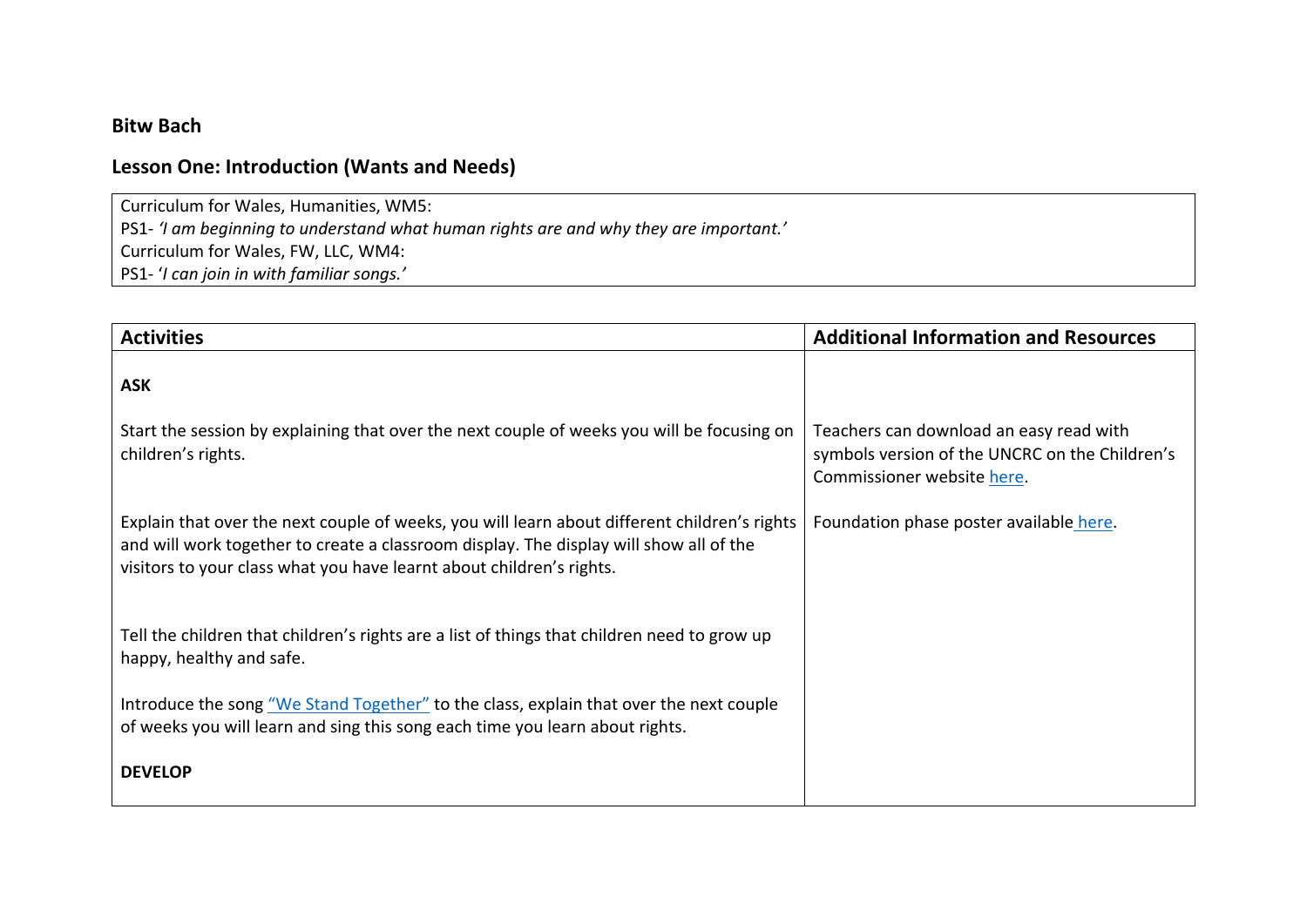| <b>Treasure hunt</b>                                                                       | <b>Rights Hunt:</b>                            |
|--------------------------------------------------------------------------------------------|------------------------------------------------|
| Hide objects of reference around the classroom and ask children to try to find the objects | We have wants vs need pictures available here. |
| they think will help them grow up happy, healthy and safe.                                 | Alternatively, you could create your own.      |
|                                                                                            |                                                |
| Discuss each object and why children think it is important to grow happy, healthy and      |                                                |
| safe. You may wish to throw in some "red-herrings" for example chocolate, to see what      |                                                |
| children think.                                                                            |                                                |
| <b>OR</b>                                                                                  |                                                |
|                                                                                            |                                                |
| Hide objects of reference (or pictures) around the outdoor space you have. Ask the         |                                                |
| children to work in groups to go on a Rights Hunt to find the things they need to be       |                                                |
| happy, healthy and safe. You could ask children to find the pictures and bring them back   |                                                |
| to you or you could ask children to write/ draw their answers down.                        |                                                |
|                                                                                            |                                                |
| <b>Wants vs Needs</b>                                                                      |                                                |
|                                                                                            |                                                |
| Place two hula hoops at other sides of the hall. Explain to children one hoop is for the   |                                                |
| things we want and one hoop is for the things we need.                                     |                                                |
| Ask children to work in pairs and pick an object of reference/ picture from the box in the |                                                |
| middle of the hall. Children have to decide if the object/ picture is something they want  |                                                |
| or something they need and put it in the correct hoop.                                     |                                                |
|                                                                                            |                                                |
| Once all of the objects have been sorted, gather one pile at a time to discuss children's  |                                                |
| answers.                                                                                   |                                                |
|                                                                                            |                                                |
| This activity could also work as a <b>table-top activity</b> .                             |                                                |
|                                                                                            |                                                |
| <b>Extension Activity</b>                                                                  |                                                |
|                                                                                            |                                                |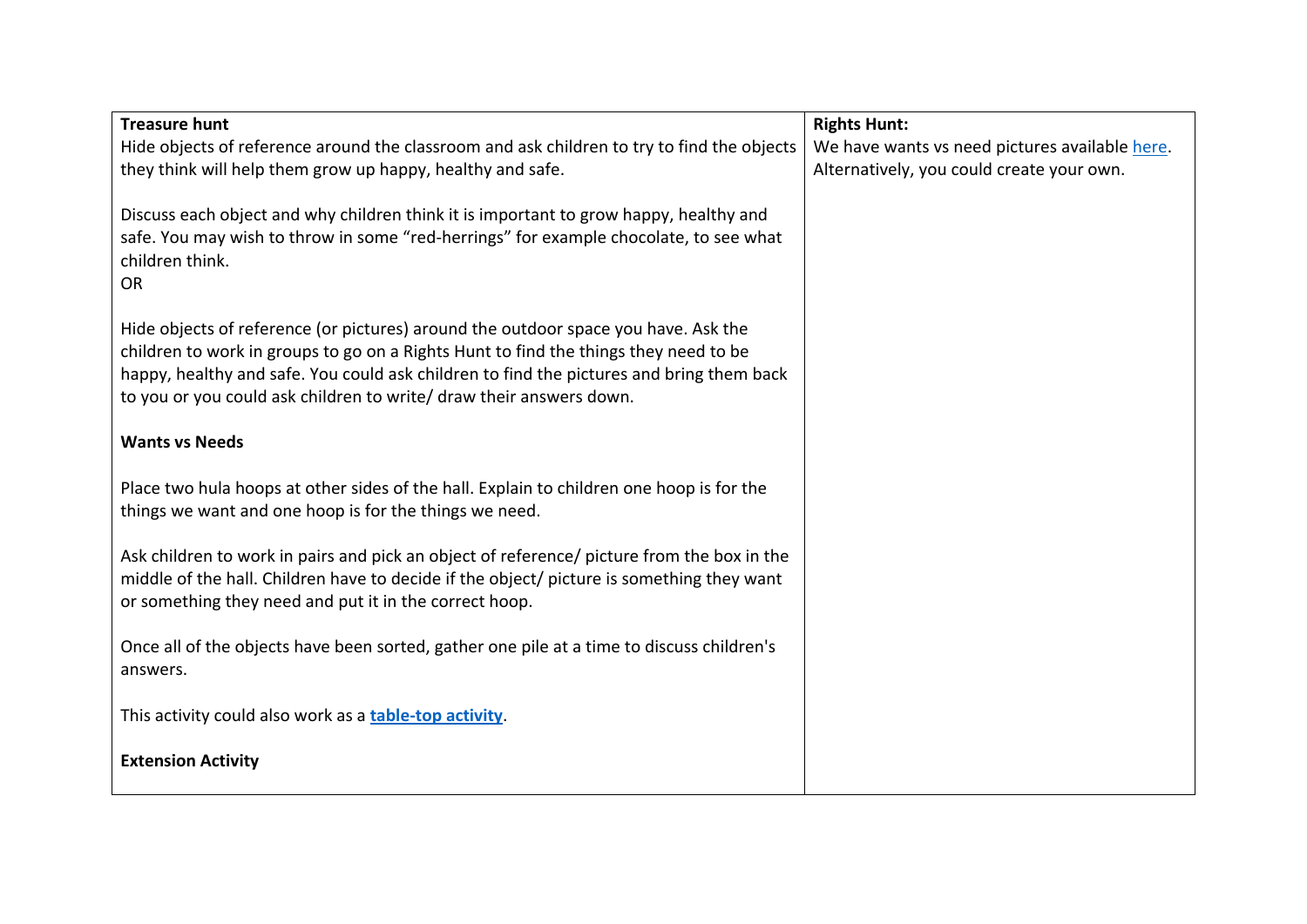Give each pupil a **[template of a body](https://www.childcomwales.org.uk/wp-content/uploads/2021/02/Bitw-Bach-Homelearning-Workbook-ENG.pdf) (page 3)** and ask them to draw or write the things they need to grow up happy, healthy and safe inside the body (needs). Then ask children to draw or write the things they want on the outside. This activity will reinforce the learning from the last activity and ensure that children can understand the difference between something they need (their children's right) and a want. This activity could also be done outside/ on a large piece of paper. Draw a body on a large piece of paper or use chalk on the floor outside and ask children to work in small groups to complete the activity. **REFLECT**  Bring the class back together and ask children to share their ideas about what they need to grow up happy, healthy and safe (their children's rights) you may want to ask prompting questions. Finish the lesson by explaining, "Today we have been talking about children's rights. Children's rights are the things you need to grow up Happy, Healthy and Safe." Show the class the symbol card for Article 2 (all children have these rights) and explain that this right will be the first one to go on their class display. Explain the importance of all children being treated equally within your class. Tell children when you have finished all your children's rights lessons your display will be full of different rights and some of their work/ pictures. **SONG:**  Sing the song one more time to finish the lesson.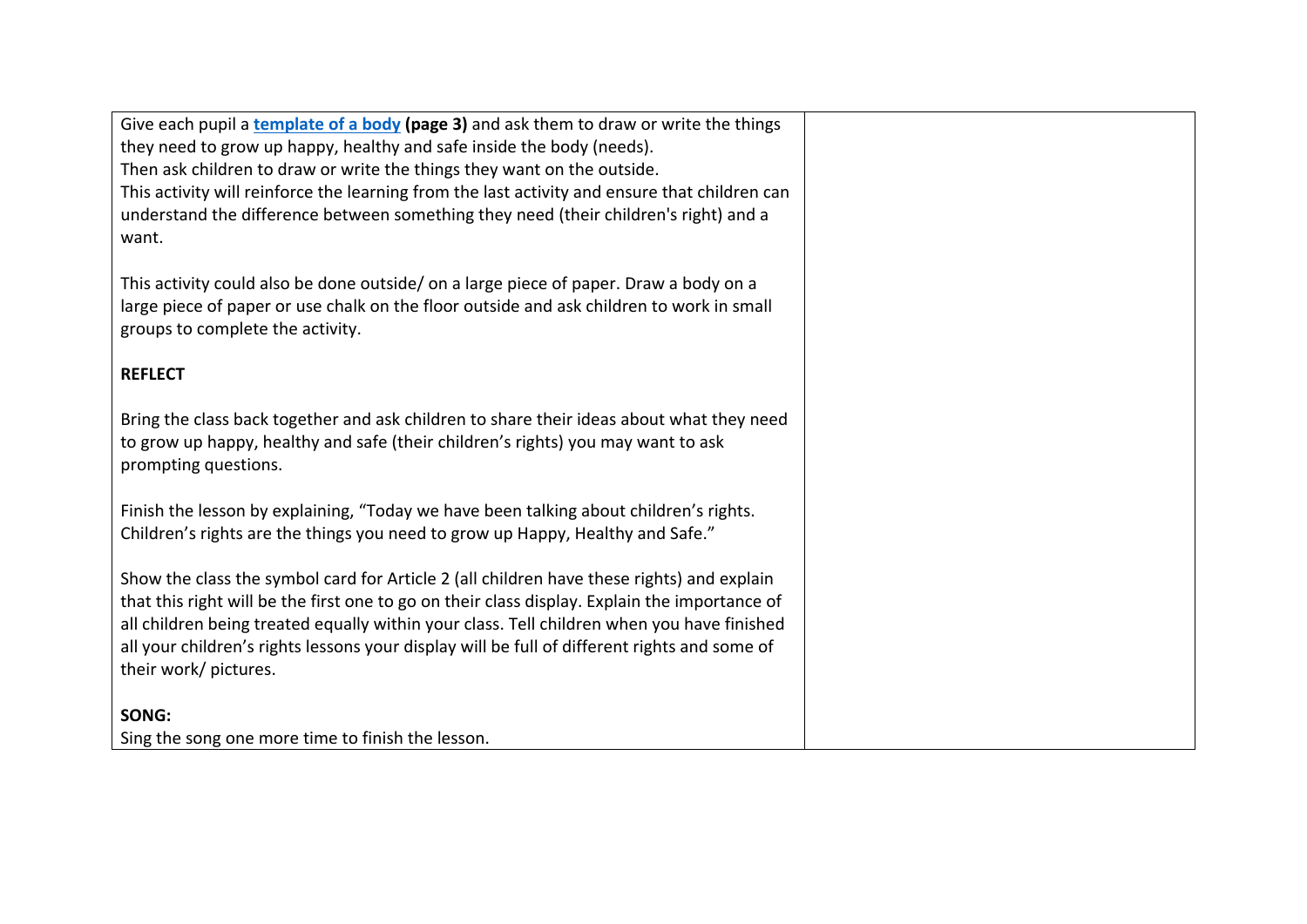## **Lesson Two: Learning About Emotions (Happy)**

CFW, Health and Well-being, WM2:

PS1- *'I am beginning to have an awareness of how feelings are communicated through actions.'* CFW, LLC, WM3

PS1- *'I can share ideas and feelings and express what I like and dislike.'*

| <b>Activities</b>                                                                                                                                                                                                                                                            | <b>Additional Resources and Information</b>                                                  |
|------------------------------------------------------------------------------------------------------------------------------------------------------------------------------------------------------------------------------------------------------------------------------|----------------------------------------------------------------------------------------------|
| Remind the children what happened in your last children's rights lesson.                                                                                                                                                                                                     |                                                                                              |
| Sing "We Stand Together", encouraging children to join in.                                                                                                                                                                                                                   | This will start to develop a sense of familiarity<br>for children. Remember to make sure all |
| Today we're going to think about what it means to be happy. We're going to learn about<br>different feelings. We're going to think about what we can add to our classroom display to<br>help us to feel safe and happy in our class.                                         | children can see you when signing.                                                           |
| Today we will be looking at two different children's rights Article 3 (adults must do what is<br>best for me) and Article 12 (I have the right to be listened to).                                                                                                           | Use symbols cards to support children's<br>learning.                                         |
| <b>Recognising emotions</b>                                                                                                                                                                                                                                                  |                                                                                              |
| The teacher draws a face expressing an emotion OR the teacher shows different pictures<br>of faces with different emotions. Possible to use some emotions from film 'Inside out' as<br>reference children might be aware of. The classroom is asked the following questions: |                                                                                              |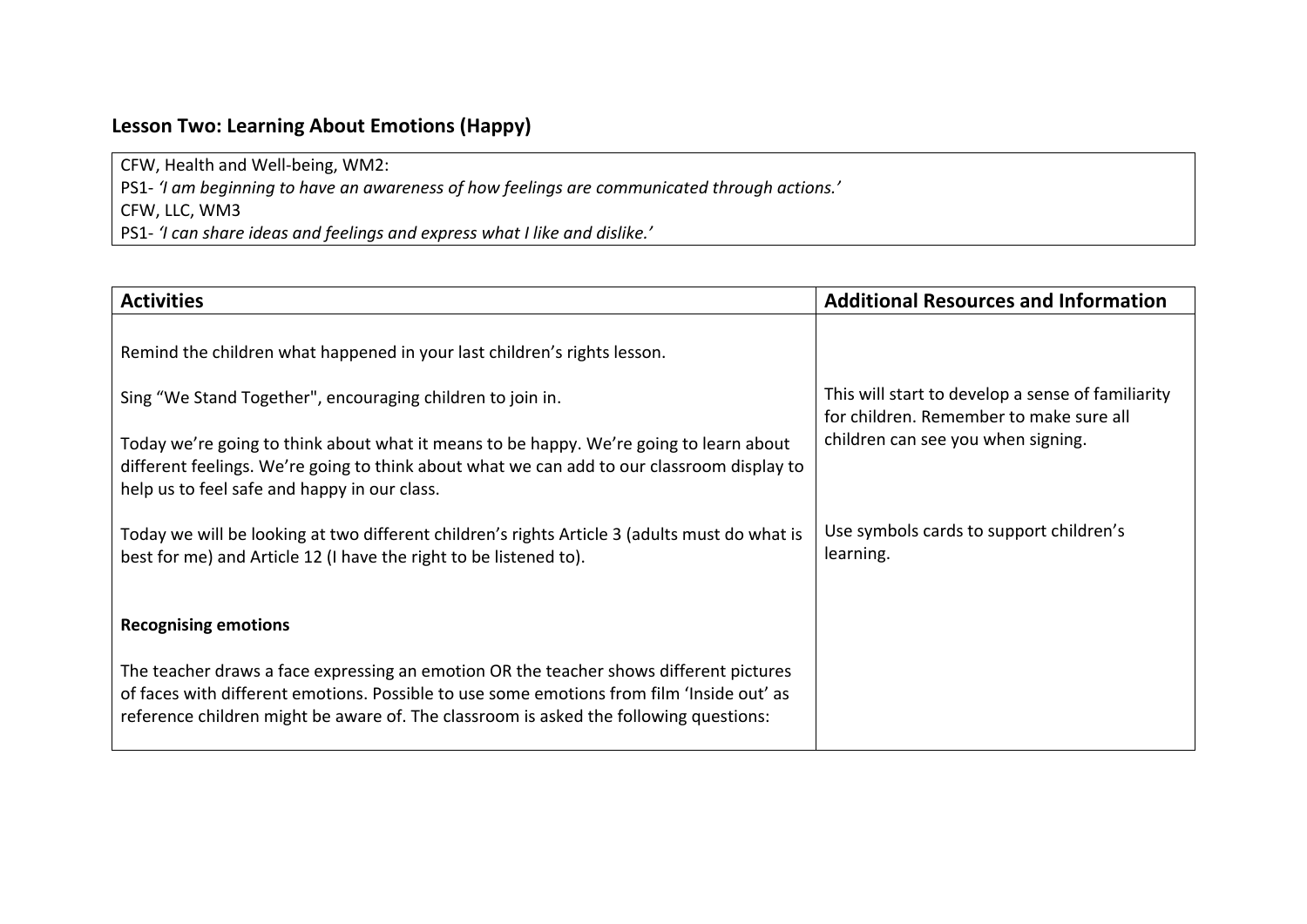| "Which emotion is this?" It is OK if children have different ideas. This is an opportunity to                                                        |  |
|------------------------------------------------------------------------------------------------------------------------------------------------------|--|
| acknowledge that we can interpret emotions differently. Try to agree as a class which                                                                |  |
| emotion to go with e.g. happy.                                                                                                                       |  |
|                                                                                                                                                      |  |
| "What makes children feel [emotion]?" e.g. if emotion is happy, possible answers are:<br>playing, being with friends/family, playing with a pet etc. |  |
|                                                                                                                                                      |  |
| "What do children do when they feel [emotion]?" e.g. if emotion is happy, possible                                                                   |  |
| answers are: smile, laugh, jump up and down, talk to other children, spend time on their                                                             |  |
| own, do something they enjoy like making mud pies or reading.                                                                                        |  |
|                                                                                                                                                      |  |
| "What makes you feel [emotion]" Can relate these questions to different areas of life e.g.                                                           |  |
| what makes you happy at school/at home?                                                                                                              |  |
|                                                                                                                                                      |  |
| "What do you do when you feel [emotion]"                                                                                                             |  |
| <b>Extension activities:</b>                                                                                                                         |  |
| Choose an emotion "I feel<br>when<br>$"$ (page 5)                                                                                                    |  |
|                                                                                                                                                      |  |
| Ask children to create different faces out of dough and talk about the face they have                                                                |  |
| created.                                                                                                                                             |  |
|                                                                                                                                                      |  |
|                                                                                                                                                      |  |
| <b>DEVELOP</b>                                                                                                                                       |  |
| Teacher introduces the idea of a classroom 'check in wall'.                                                                                          |  |
|                                                                                                                                                      |  |
| "Our emotions change lots of times during the day and this is normal. Sometimes it might                                                             |  |
| be easy to tell someone how we feel and other times it might not be easy [explore                                                                    |  |
| examples with class]. It is really hard for other people to know how we feel, they can                                                               |  |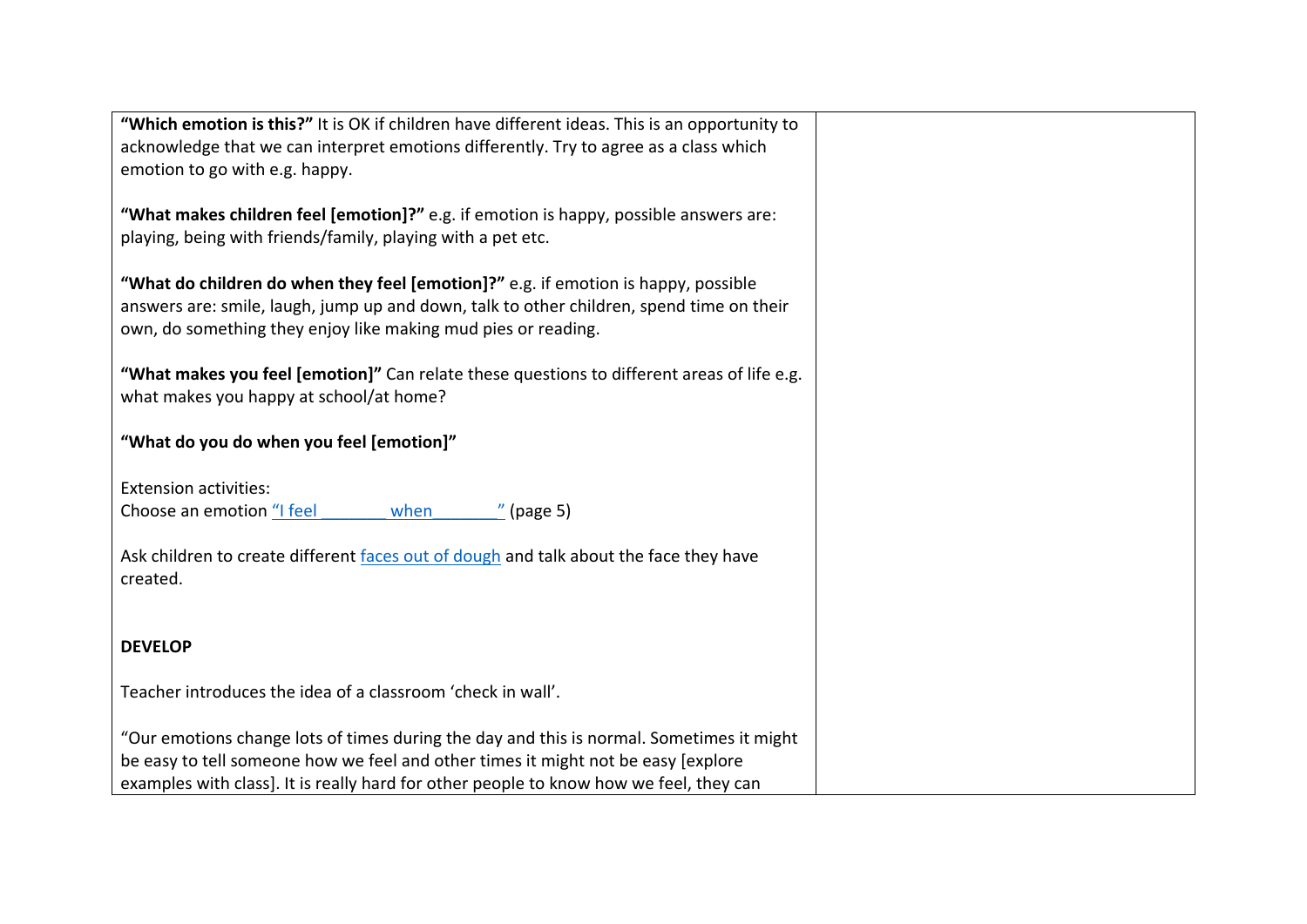guess, but sometimes they might not get it right. When we can tell other people how we feel it makes it easier for them to help us if we need to [examples]. We are going to create a classroom 'check in' wall to help us to notice our feelings. This will also help me to know how you are feeling and how I can help you."

The check in wall is an opportunity for children to take a minute to stop and notice how they are feeling. As a class decide on the different emotions we can feel during school and place the work and a correlating image/emoji on the wall. Children place their photograph next to the word/image. An activity could be that children in pairs take a picture of each other.

Decide as a class when children can go to the check in wall. For example, do they want to go to it after playtime and lunchtime? Or do they want to be able to go to it at any point during the day?

### **REFLECT:**

Finish the lesson by explaining, "Today we have been talking about children's rights. Children's rights are the things you need to grow up Happy, Healthy and Safe."

Show the class the Article 3 and Article 12 symbol cards again and explain how you have focussed on those rights today (listening to each other, creating a check-in wall so you can listen and help children when they need it). Remind children that you are going to use the rights you learn about to create a classroom display.

### **SONG:**

End the lesson by singing the rights song.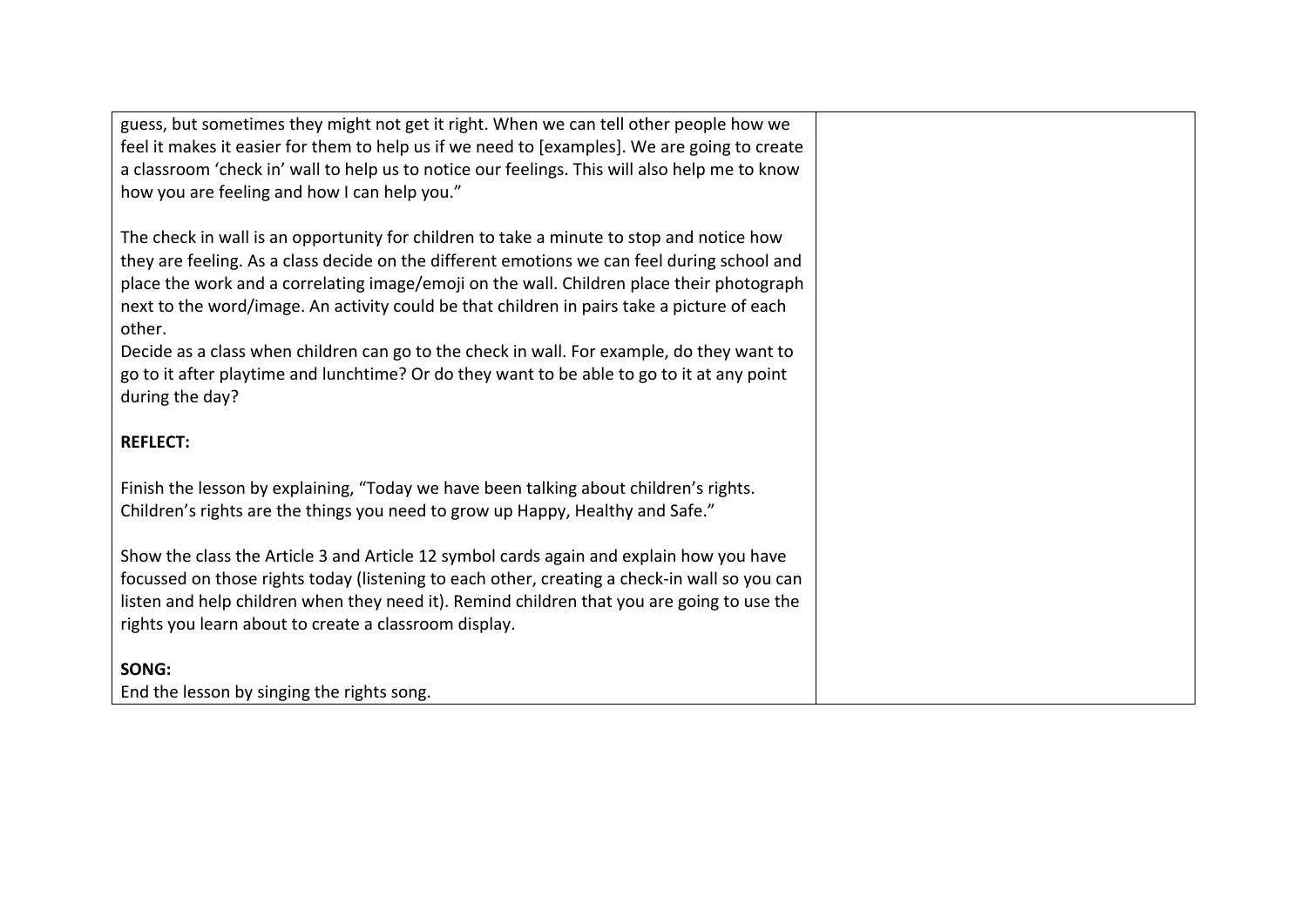## **Lesson Three: I Like to Play (Happy)**

CFW, Expressive Arts, WM3:

PS1- *'I can communicate my ideas, feelings and memories in my creative work.'*

CFW, Humanities, WM2:

PS1- *'I can form and express opinions about something that is important to me, considering my own ideas, feelings and those of others.'*

| <b>Activities</b>                                                                                                                                                                                                                                                  | <b>Additional Resources and Information</b>                                                                                                    |
|--------------------------------------------------------------------------------------------------------------------------------------------------------------------------------------------------------------------------------------------------------------------|------------------------------------------------------------------------------------------------------------------------------------------------|
| <b>ASK</b><br>Recap the learning from last lesson with the following prompts:<br>Who remembers the song "We Stand Together"?<br>Who can tell me one thing you need to grow up happy, healthy and safe?<br>Sing "We Stand Together", encourage children to join in. | This activity links to Article 31 of the UNCRC, all<br>children have the right to relax and play, and to<br>join in a wide range of activities |
| <b>Picture Pack discussion</b>                                                                                                                                                                                                                                     |                                                                                                                                                |
| From the picture pack use the illustrations described in additional information.                                                                                                                                                                                   | <b>PICTURES:</b><br>The pictures can be found here.                                                                                            |
| These images can be used to start a conversation with children; you could do this as a<br>circle time activity with the whole class or give a picture to each pair/ small group.                                                                                   | We suggest using the following pictures:<br>Child with building blocks                                                                         |
| Ask the children to share what they see in the pictures. See what observations they come<br>up with and supplement them with your own.                                                                                                                             | Child on a space hopper<br>Children playing football<br>Children playing outside front door                                                    |
| Once the children have the idea about the common similarities in the picture (playing)<br>you could ask them how they think the people in the picture are feeling and support                                                                                      | Child playing with teddy                                                                                                                       |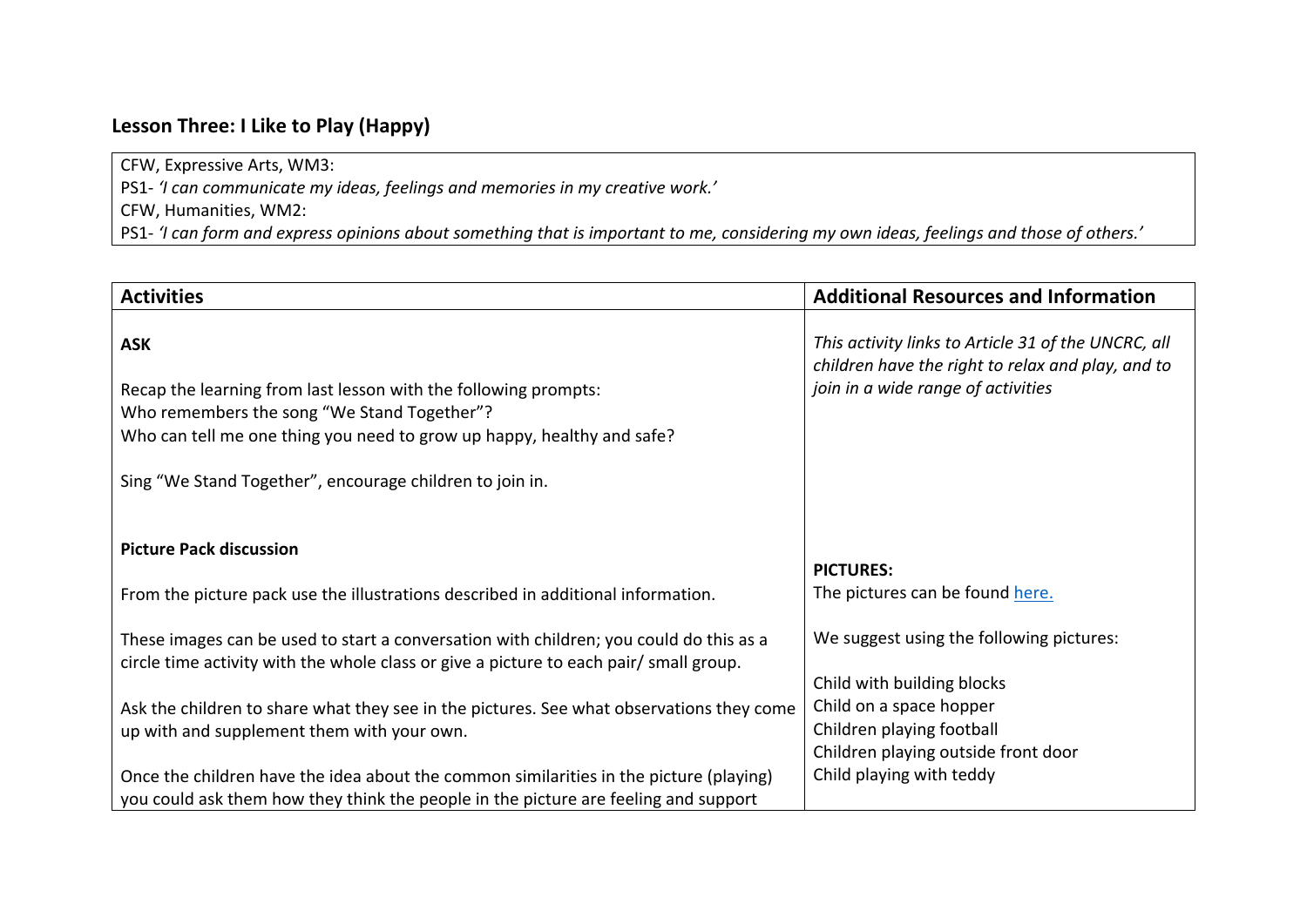| their answers. Encourage children to use different words to describe the emotions they<br>are seeing.                                                                                                                                                                                                                                                                               |  |
|-------------------------------------------------------------------------------------------------------------------------------------------------------------------------------------------------------------------------------------------------------------------------------------------------------------------------------------------------------------------------------------|--|
| <b>DEVELOP</b>                                                                                                                                                                                                                                                                                                                                                                      |  |
| Explain to children that you are going to move on to think about things that they like to<br>play in school.                                                                                                                                                                                                                                                                        |  |
| Ask children to close their eyes and ask the following questions:<br>What do you like playing in school?<br>How does it make you feel?<br>Do you like playing inside or outside?<br>Do you like playing on your own or with other people?                                                                                                                                           |  |
| Ask children to open their eyes, tell children you would like them to create some art to<br>show people their favourite thing to play. They could paint, draw, make a model or use<br>the computer (depending on what is available in your classroom). Allow time for children<br>to finish their art, reminding them of the questions you asked them earlier on in the<br>session. |  |
| <b>REFLECT</b>                                                                                                                                                                                                                                                                                                                                                                      |  |
| Bring the class back together and ask children to share their art with the group, take time<br>to listen to the children as they describe their art, you may want to ask prompting<br>questions or point out similarities and differences between the things children like to do.                                                                                                   |  |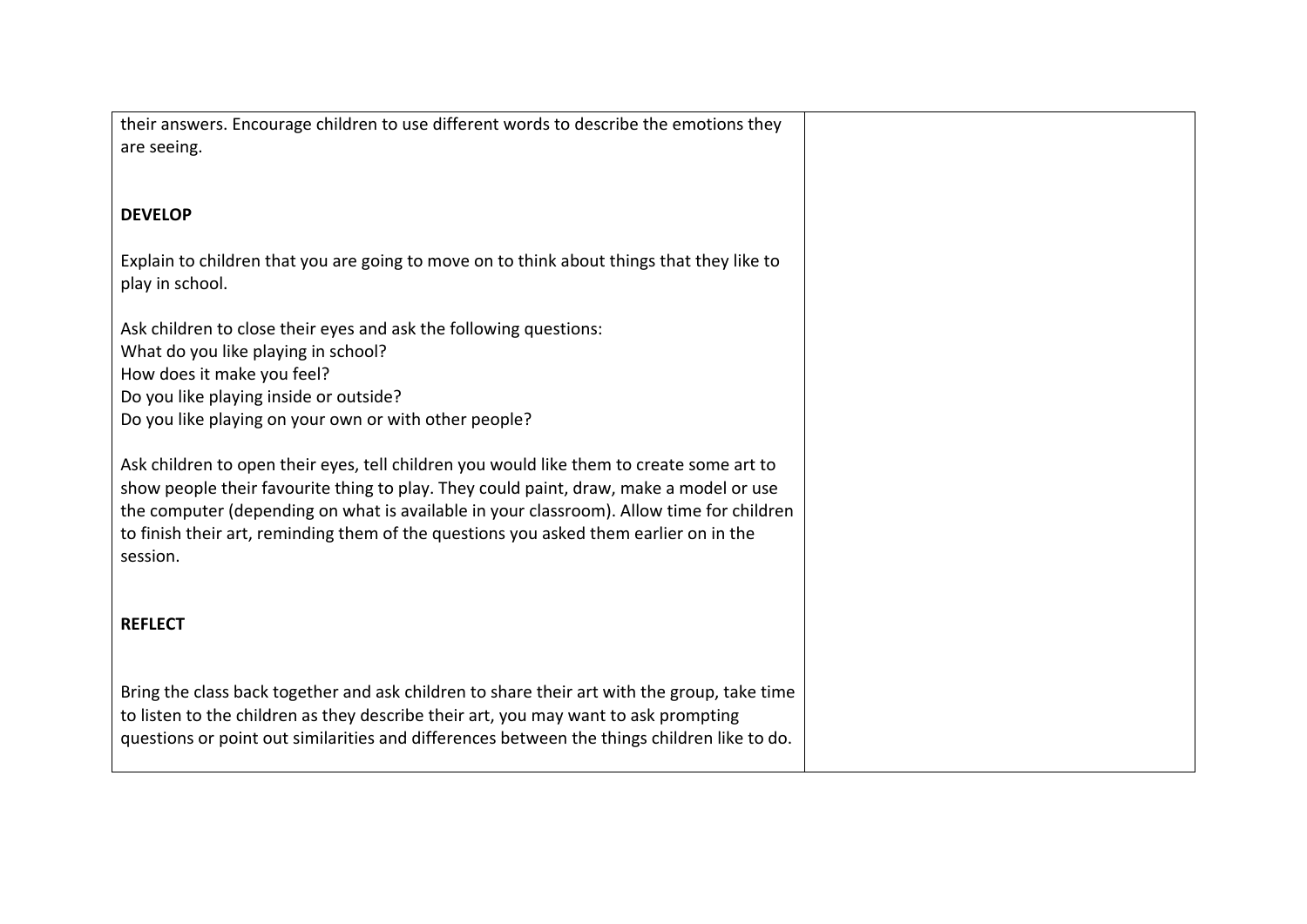| You may also want to ask children to write about how their favourite activity makes<br>them feel, you could use this to create a display in your classroom (or you could add a<br>selection of them for your classroom display).                 |  |
|--------------------------------------------------------------------------------------------------------------------------------------------------------------------------------------------------------------------------------------------------|--|
| Finish the lesson by explaining, "Today we have been talking about children's rights.<br>Children's rights are the things you need to grow up Happy, Healthy and Safe. Playing is<br>something you all need to grow up happy, healthy and safe." |  |
| Show the class the Article 31 symbol card and explain that you are going to add this right<br>to your Classroom display.                                                                                                                         |  |
| SONG:<br>Sing "We Stand Together" to end the lesson.                                                                                                                                                                                             |  |
| Lesson Option 2                                                                                                                                                                                                                                  |  |
| <b>ASK</b>                                                                                                                                                                                                                                       |  |
| Recap the learning from last lesson with the following prompts:<br>Who remembers the song "We Stand Together"?<br>Who can tell me one thing you need to grow up happy, healthy and safe?                                                         |  |
| Sing "We Stand Together", encourage children to join in.                                                                                                                                                                                         |  |
| <b>DEVELOP</b>                                                                                                                                                                                                                                   |  |
| Ask pupils to sit in a circle and close their eyes (you may want to play some music at the<br>same time).                                                                                                                                        |  |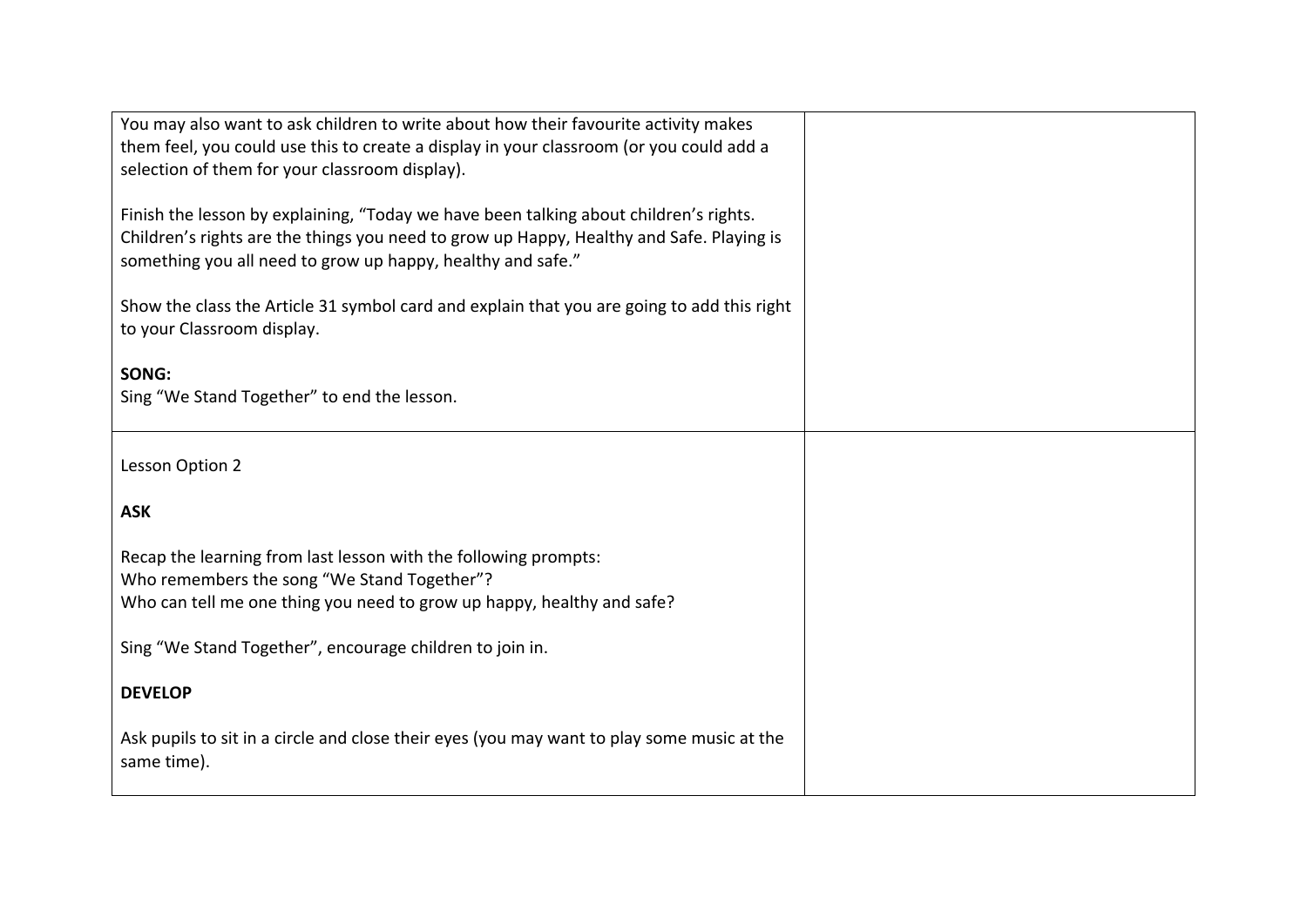#### Read the following statements:

I want you to think about your favourite thing to play. You might play inside, you might play outside. You might play on your own, you might play in a group. Your game might be quiet, it might be loud. Imagine you are playing that game right now, think about how you are feeling. Keep thinking about that feeling and open your eyes.

Go around the circle and ask each pupil to share their favourite thing to play and also how it makes them feel. Recognise the similarities and differences in their answers.

#### **DEVELOP**

Explain to children that you are going to play a group game altogether. This could be something your class really likes doing or could be a parachute game.

#### **Parachute activity:**

Fruit Salad - Ask children to hold a part of the parachute each. Explain that you are going to play a game but first you need to practice doing a "mushroom". Explain that you are going to count to three, and that on three all of the children should put their arms into the air while holding the parachute. Staff may need to kneel down for this activity to work. Practice the mushroom a couple of times.

Tell the children that you will choose a colour and then the whole group will do a mushroom, when the parachute is in the air the children holding the colour you chose will run under the parachute and come back out!

Repeat this with every colour on the parachute.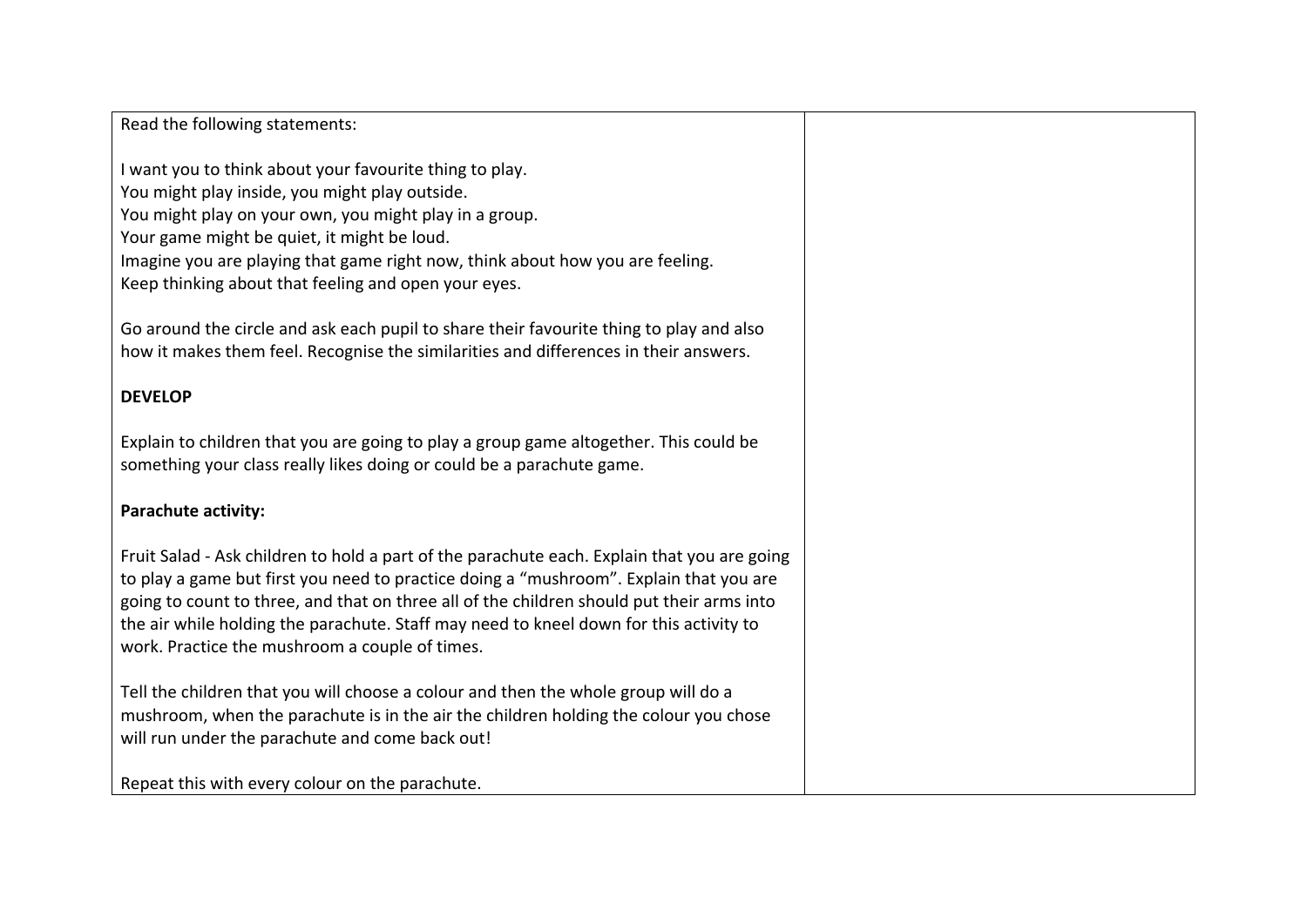### **REFLECT**

Bring everyone back together. Explain that you would like everyone to close their eyes and let go of the parachute.

As you collect the parachute in ask children to keep their eyes closed and ask them the following question: How did you feel when we played the game?

Ask children to open their eyes and share their answer about how they felt, you can point out any similarities in how the children felt.

Finish the lesson by explaining, "Today we have been talking about children's rights. Children's rights are the things you need to grow up Happy, Healthy and Safe. Playing is something you all need to grow up happy, healthy and safe."

Show the class the Article 31 symbol card and explain that you are going to add this right to your Classroom display

**SONG:** 

Sing "We Stand Together" to end the lesson.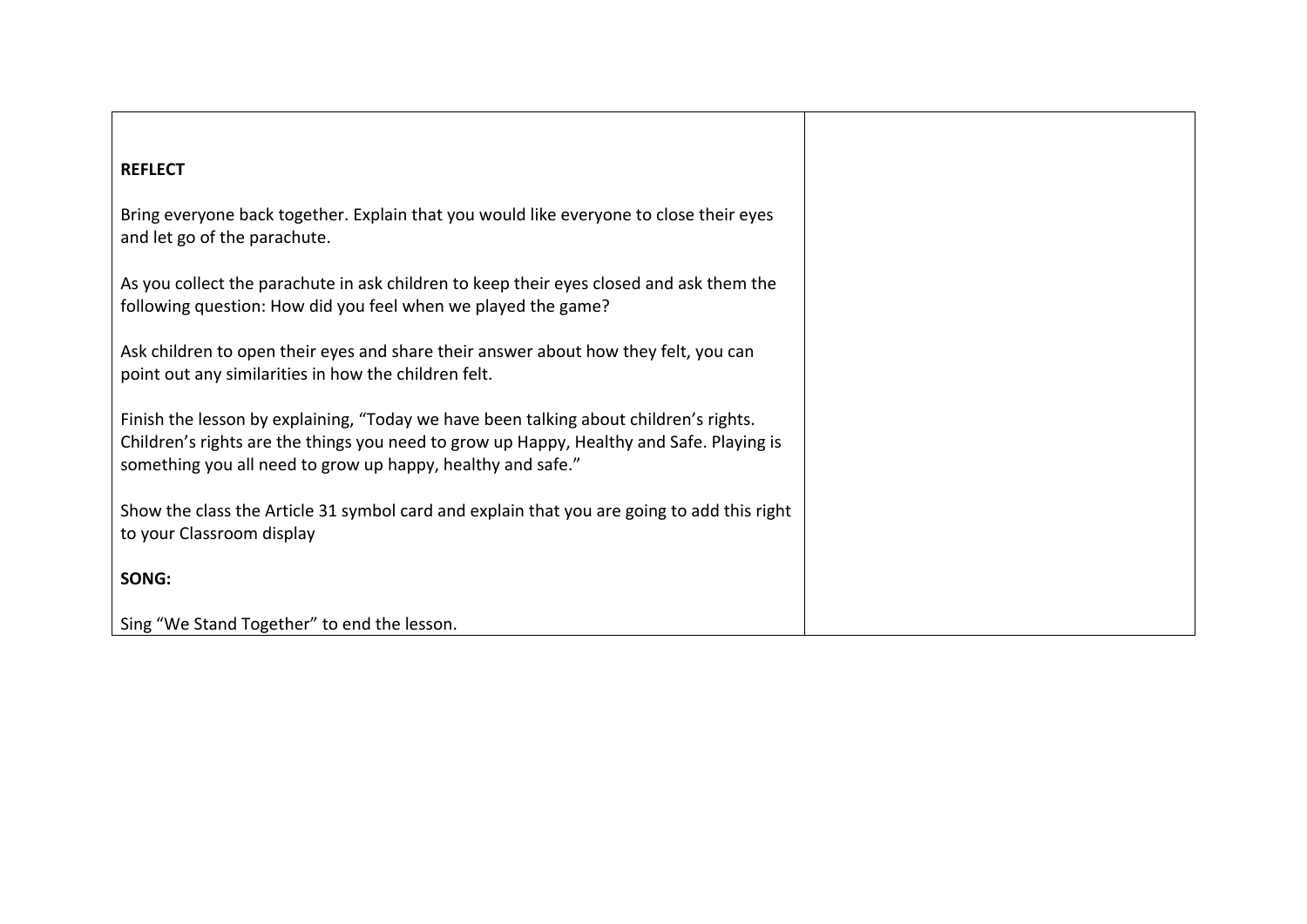# **Lesson Four: Things That Keep Us Healthy (Healthy)**

CFW, Health and Well-being, WM1:

PS1- *'I am beginning to make connections between my diet and my physical health and well-being.'*

| <b>Activities</b>                                                                                                                                                                                     | <b>Additional Resources and Information</b>                                                                                                    |
|-------------------------------------------------------------------------------------------------------------------------------------------------------------------------------------------------------|------------------------------------------------------------------------------------------------------------------------------------------------|
| Remind children about what they learnt in the last children's rights lesson.                                                                                                                          |                                                                                                                                                |
| Ask children if they can remember the song "We Stand Together".                                                                                                                                       |                                                                                                                                                |
| Ask children if they can name one thing they need to grow up happy, healthy and<br>safe.                                                                                                              |                                                                                                                                                |
| Sing "We Stand Together" as a group.                                                                                                                                                                  |                                                                                                                                                |
| Tell the children that today you will be talking about being healthy.                                                                                                                                 | You may have done other work around being healthy<br>which you can remind the children about, this might<br>include work with Healthy Schools. |
| Show the class Article 24 (I have the right to good quality health care, to clean water<br>and good food).                                                                                            |                                                                                                                                                |
| Ask: What does it mean to be healthy? How do you keep healthy?                                                                                                                                        |                                                                                                                                                |
| Tell the children they will learn a bit more about being healthy. Do one of the<br>following activities, or have different children doing different activities. They can be<br>done inside or outside |                                                                                                                                                |
| Activity $1 -$ 'things that keep us healthy'                                                                                                                                                          |                                                                                                                                                |
|                                                                                                                                                                                                       |                                                                                                                                                |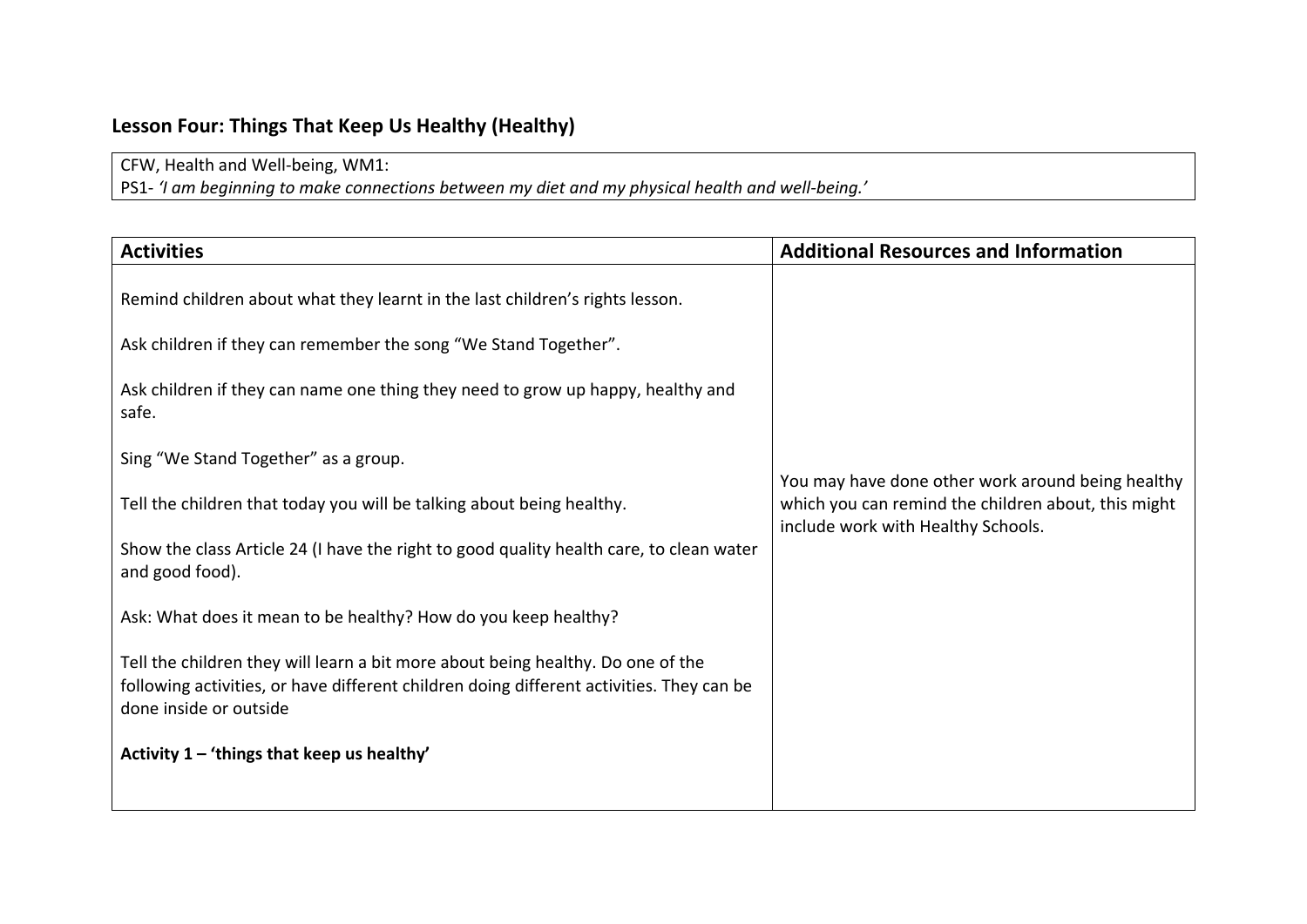| Have a large container/bucket in the centre of the space. You could stick a picture of<br>a child on the container.                                                                                                                                                                                                        |  |
|----------------------------------------------------------------------------------------------------------------------------------------------------------------------------------------------------------------------------------------------------------------------------------------------------------------------------|--|
| Ask children to go around the classroom in pairs or in threes and choose one thing<br>that makes them healthy to put in the container (e.g. food from toy kitchen, bottle<br>of water/milk, ball, toothbrush).<br>Discuss as a large group the things in the container and how they keep us healthy.                       |  |
| You could do this outside by having a separate box of mixed items from the<br>classroom and ask children to pick out the things that make them healthy.                                                                                                                                                                    |  |
| This activity could also be done as a running game or a relay race to sort their boxes<br>out into healthy and un-healthy.                                                                                                                                                                                                 |  |
| <b>Extension Activity:</b>                                                                                                                                                                                                                                                                                                 |  |
| Children could do this activity as a table top activity, by cutting and sticking healthy<br>food on a paper plate.                                                                                                                                                                                                         |  |
| Children could also write a healthy shopping list or work in small groups to cook a<br>healthy snack.                                                                                                                                                                                                                      |  |
| Activity 2 - 'water'                                                                                                                                                                                                                                                                                                       |  |
| Tell the children that everybody needs lots of water to be healthy and make sure our<br>bodies work properly. Ask them to guess how much water children need every day<br>(they can answer in 'cups' or by demonstrating with their hands). Tell the children<br>that they need to drink 1 litre of water to stay healthy. |  |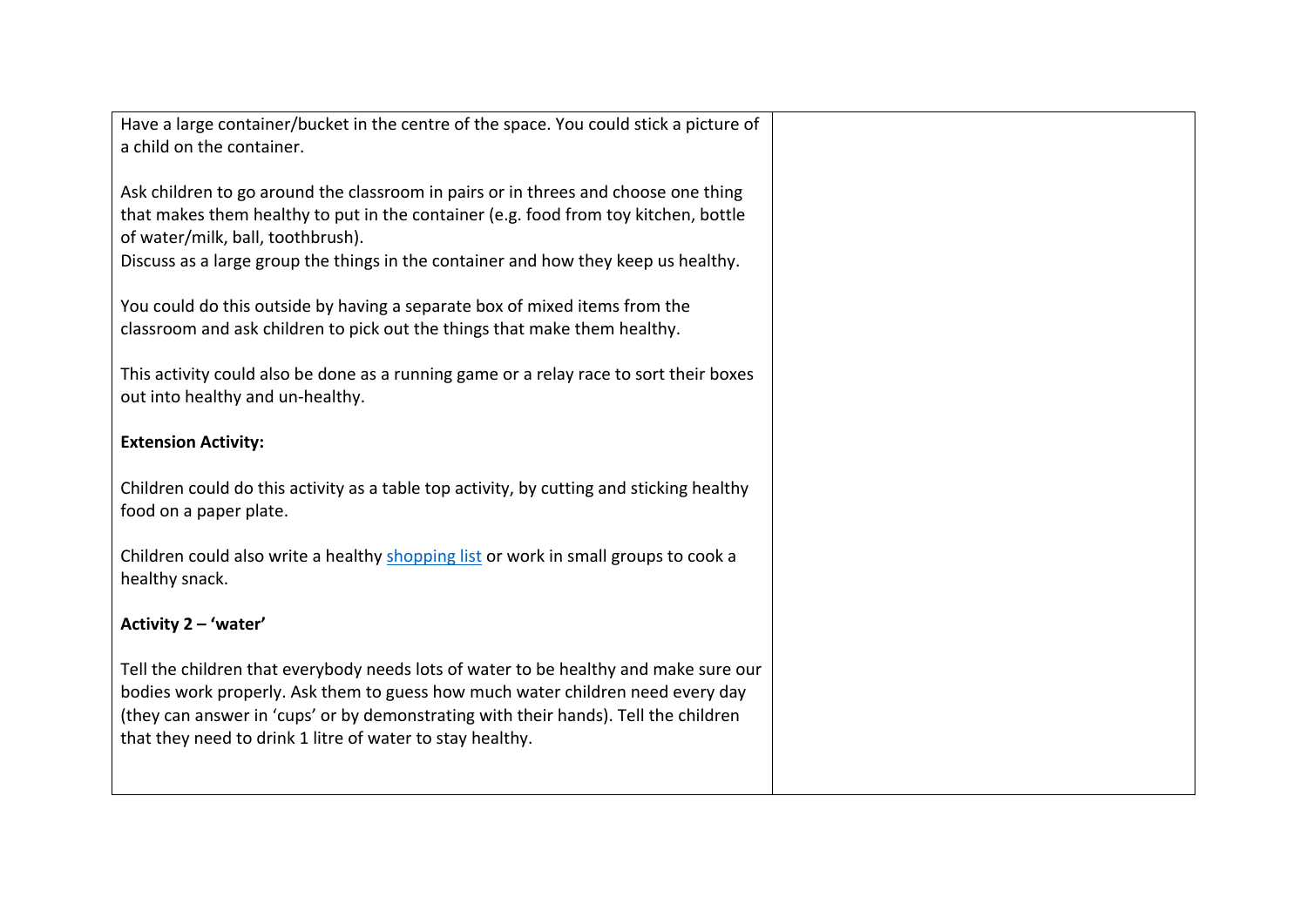| In small groups, ask the children to work together to figure out which container                                                                                                                                                                                                                                                                                                                                      |                                              |
|-----------------------------------------------------------------------------------------------------------------------------------------------------------------------------------------------------------------------------------------------------------------------------------------------------------------------------------------------------------------------------------------------------------------------|----------------------------------------------|
| holds a litre. For example, "8 cups = 1 litre, can you work out which container is a<br>litre?"                                                                                                                                                                                                                                                                                                                       |                                              |
|                                                                                                                                                                                                                                                                                                                                                                                                                       |                                              |
| Activity 3 - 'keeping fit'                                                                                                                                                                                                                                                                                                                                                                                            |                                              |
| Tell the children that in order to be healthy, everybody needs to do exercise. This<br>means moving our bodies to help them stay fit and strong.                                                                                                                                                                                                                                                                      |                                              |
| Use a ball to throw or roll around a circle and ask each child who catches it to share<br>one thing children can do to keep fit. Play a game similar to 'musical statues'.<br>Choose one physical activity (e.g. running, throwing/rolling a ball, simple yoga<br>postures, dancing) for the children to do while some music is playing. Stop the music<br>at different intervals and ask the children to stay still. | You could link this to Daily Puff/Daily Mile |
| At the end of the activity, ask children to feel how their body has changed (e.g.<br>beating heart, warm skin, tired arms and legs) to feel how exercise keeps our bodies<br>working.                                                                                                                                                                                                                                 |                                              |
| You could do this outside by playing 'Simon Says' and asking the children to do a<br>different physical activity each time.                                                                                                                                                                                                                                                                                           |                                              |
| <b>REFLECT</b>                                                                                                                                                                                                                                                                                                                                                                                                        |                                              |
| Bring all of the children together again and ask them to share the things they've<br>done in the lesson. Remind them that there are lots of things we can do to keep<br>ourselves healthy.                                                                                                                                                                                                                            |                                              |
| Finish the lesson by explaining, "All children have children's rights. Children's rights                                                                                                                                                                                                                                                                                                                              |                                              |
| are the things you need to grow up happy, healthy and safe." Show the class the                                                                                                                                                                                                                                                                                                                                       |                                              |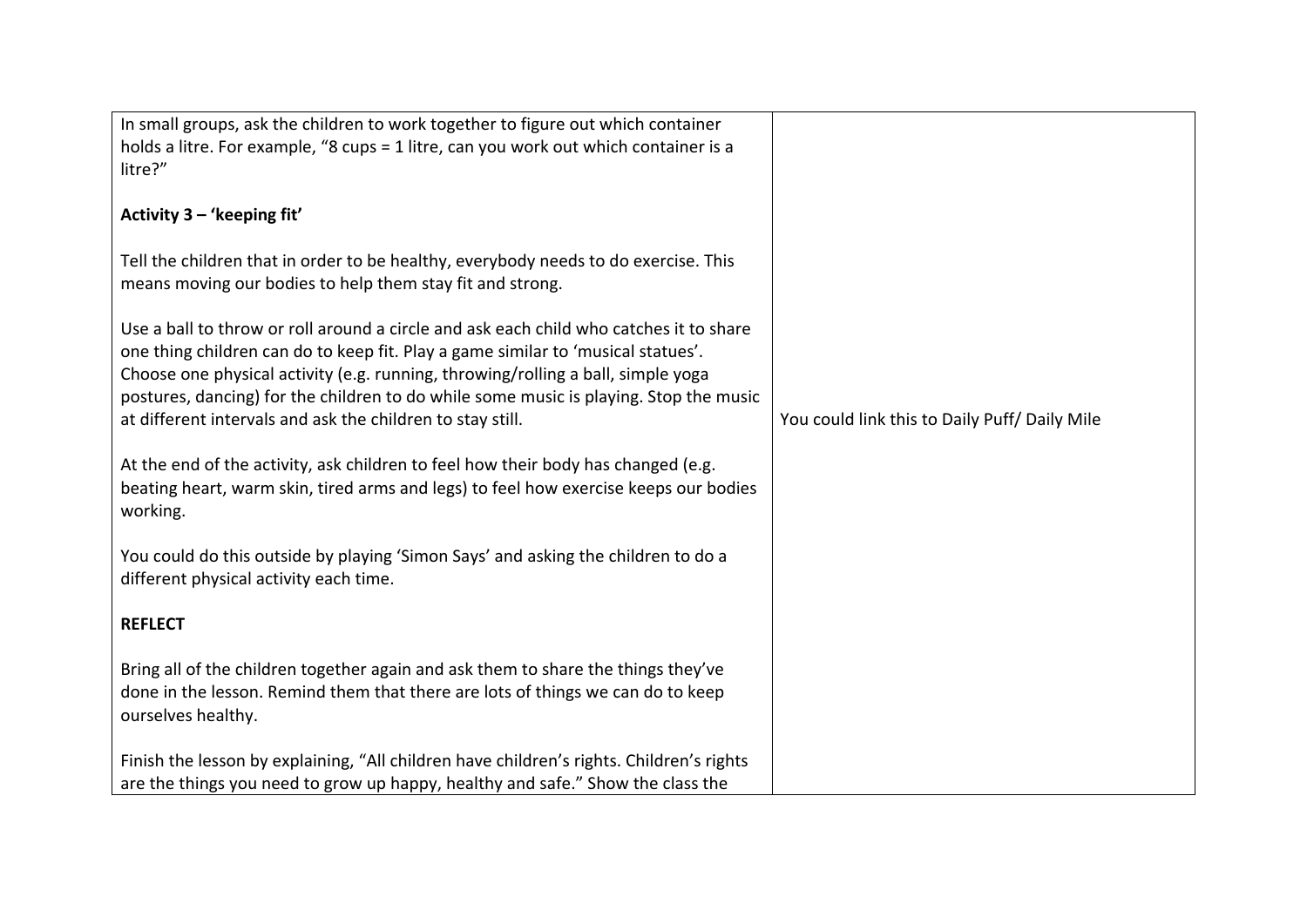| Article 24 symbol card again and explain how you have focussed on that right during<br>the lesson (thinking about healthy food/ how much water you need). |  |
|-----------------------------------------------------------------------------------------------------------------------------------------------------------|--|
| Remind children that you are going to use the rights you learn about to create a<br>Classroom display.                                                    |  |
| SONG:<br>Sing, "We Stand Together" to end the lesson.                                                                                                     |  |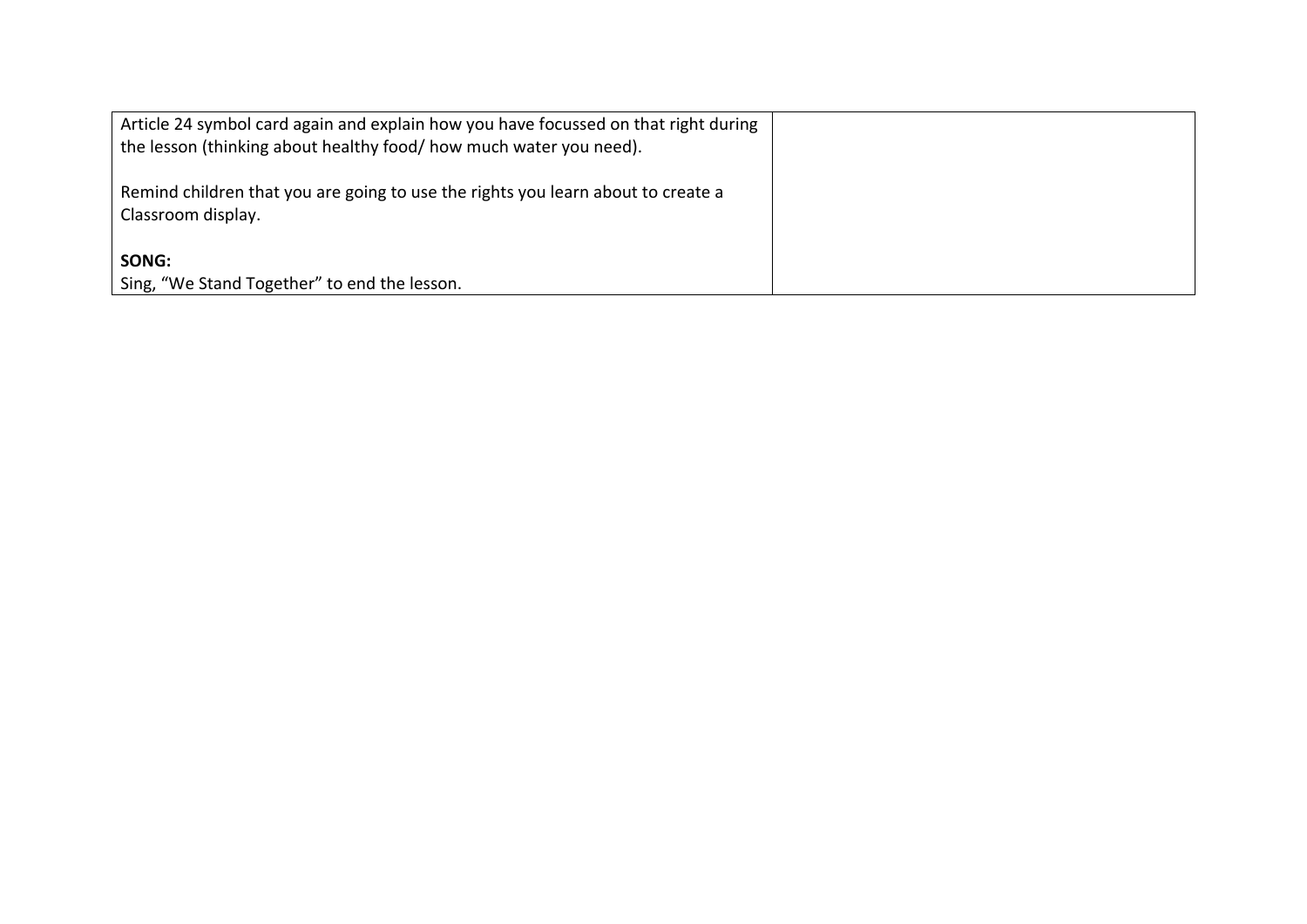## **Lesson Five: Role Play (Healthy)**

CFW, Health and Well-being, WM5

PS1- *'I can identify who looks after me and who my family and friends are.'*

CFW, LLC, WM4

PS1- *'I can use familiar words and phrases and experiment with newly-learned vocabulary.'*

| <b>Activities</b>                                                                                                                                                         | <b>Additional Resources and Information</b> |
|---------------------------------------------------------------------------------------------------------------------------------------------------------------------------|---------------------------------------------|
| <b>ASK</b>                                                                                                                                                                |                                             |
| Remind children about your last children's rights lesson.<br>Who remembers "We Stand Together"?<br>Who can tell me one thing you need to grow up happy, healthy and safe? |                                             |
| Sing "We Stand Together". Encourage the children to join in.                                                                                                              |                                             |
| Ask the children to sit in a circle.                                                                                                                                      |                                             |
| Remind pupils about learning from your previous lesson, by showing them the<br>symbol card for Article 24 and ask them if they can remember anything about this<br>right. |                                             |
| Tell the children that today we are going to talk about the people who help us to<br>stay healthy                                                                         |                                             |
| <b>DEVELOP</b>                                                                                                                                                            |                                             |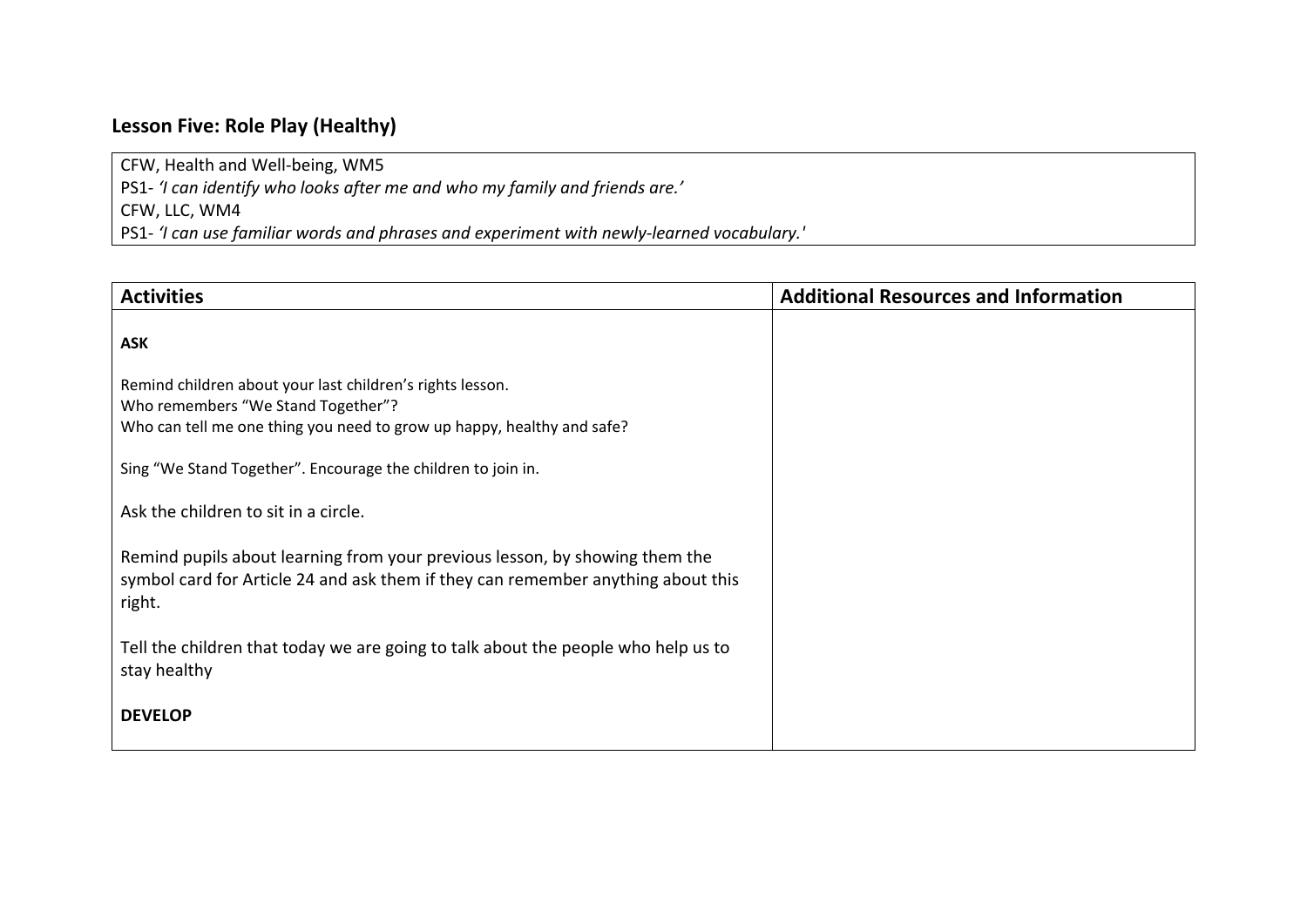| Ask pupils if they know of any people that help keep them healthy. You might want<br>to consider doctors, dentists, teachers, health visitors, dinner people etc. Support<br>discussion around this.                                                                         |  |
|------------------------------------------------------------------------------------------------------------------------------------------------------------------------------------------------------------------------------------------------------------------------------|--|
| For younger children you may want to pre-prepare pictures/ dolls to aide discussion.<br>Tell the children that you are going to work together to choose a role-play area. It<br>can be a workplace of someone that helps keep them healthy i.e. doctors, dentist<br>surgery. |  |
| <b>EITHER:</b><br>Have a classroom discussion about what area they would like to see, how it would<br>look, what would be in there.                                                                                                                                          |  |
| <b>OR</b><br>Ask the children to draw/ create the space out of art material and share it with the<br>class.                                                                                                                                                                  |  |
| Ask children to think about:<br>Equipment they would need<br>What furniture they may need<br>Outfits they may need                                                                                                                                                           |  |
| You might want to support their thinking with suggestions.                                                                                                                                                                                                                   |  |
| <b>Extension Activity:</b><br>You could ask pupils to create their own drama sketches to go with the role play<br>area.                                                                                                                                                      |  |
| <b>REFLECT</b>                                                                                                                                                                                                                                                               |  |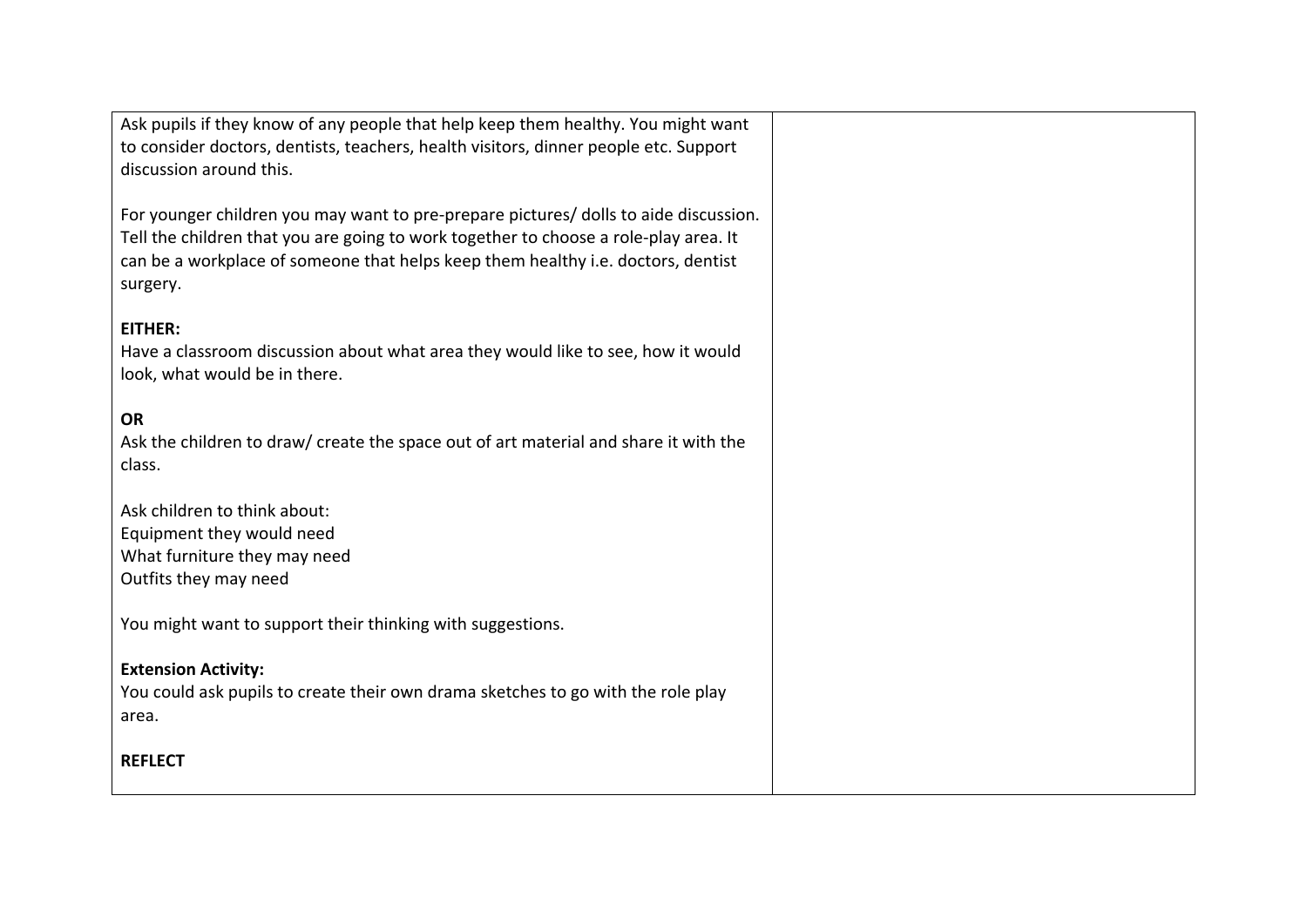| Finish the lesson with a classroom vote, you can do this by:                                             |  |
|----------------------------------------------------------------------------------------------------------|--|
| Show of hands                                                                                            |  |
| Writing the options on the white board and asking children to draw a tick on their                       |  |
| choice (they could come up in small groups).                                                             |  |
|                                                                                                          |  |
|                                                                                                          |  |
| Once the class has made the decision about which role-play area they would like, go                      |  |
| through all of the equipment they would expect to be in the role-play area. Discuss                      |  |
| the choices the children make and if any of the suggestions are unachievable explain<br>the reasons why. |  |
|                                                                                                          |  |
| E.G We can't have a doctors bed but we could use something else?                                         |  |
|                                                                                                          |  |
| Finish the lesson by explaining, "Today we have been talking about children's rights.                    |  |
| Children's rights are the things you need to grow up Happy, Healthy and Safe. Today                      |  |
| we have been talking about the people who can help keep you healthy."                                    |  |
|                                                                                                          |  |
| Show the class the Article 6 (I should be supported to live and grow) symbol card                        |  |
| and explain that you are going to add this right to your Classroom display.                              |  |
| SONG:                                                                                                    |  |
| Sing, "We Stand Together" to end the lesson.                                                             |  |
|                                                                                                          |  |
| Once the lesson is over, create the role-play area. Use the symbols cards to make a                      |  |
| direct link to children's rights.                                                                        |  |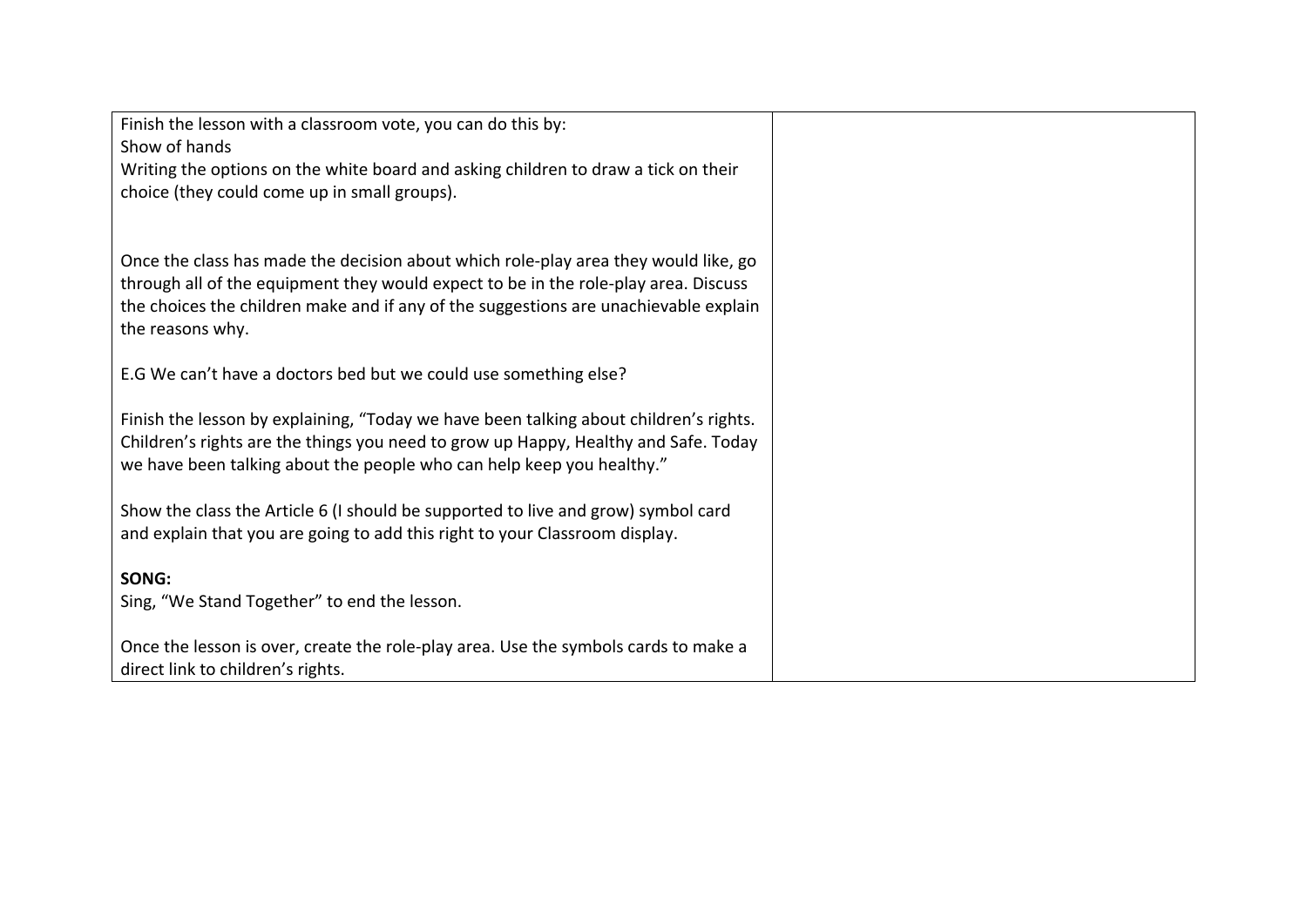## **Lesson Six: The Three Little Pigs (Safe)**

### CFW, Health and Well-being, WM5

PS1- *'I am beginning to recognise that I have the right to be treated fairly and respectfully.'*

| <b>Activities</b>                                                                                                                                                                                                                                                                                                                                           | <b>Additional Resources and Information</b>                                                                                                                                                       |
|-------------------------------------------------------------------------------------------------------------------------------------------------------------------------------------------------------------------------------------------------------------------------------------------------------------------------------------------------------------|---------------------------------------------------------------------------------------------------------------------------------------------------------------------------------------------------|
| Remind the class about the learning from your last rights lesson.<br>Sing "We Stand Together" as a class.                                                                                                                                                                                                                                                   | You may want to use symbols cards or objects of<br>reference from previous lessons to support children.                                                                                           |
| Today we're going to learn about what all children need to grow up happy, healthy<br>and safe.<br>We're going to listen to a story and we're going to think about what makes a safe<br>place for us. We are going to think about Article 19 (Show symbols card) and Article<br>27 (show symbols card) and add them to our display by the end of the lesson. | Letting children know what to expect from the<br>session. Some children might worry about talking<br>about emotions so knowing what will happen during<br>the session can help to ease anxieties. |
| What do all children need to feel healthy, happy and safe?                                                                                                                                                                                                                                                                                                  |                                                                                                                                                                                                   |
| This activity can be done in a number of different ways. You could use paper to make<br>your wall, draw it on a whiteboard or use foam-building bricks to create a 3D wall.                                                                                                                                                                                 |                                                                                                                                                                                                   |
| Ask the children to say one thing they need to grow up to be happy, healthy and<br>safe. Add each of these ideas onto the wall, allowing one idea per brick. You could<br>write these for children or children could write or draw their own and add them to<br>the wall.                                                                                   |                                                                                                                                                                                                   |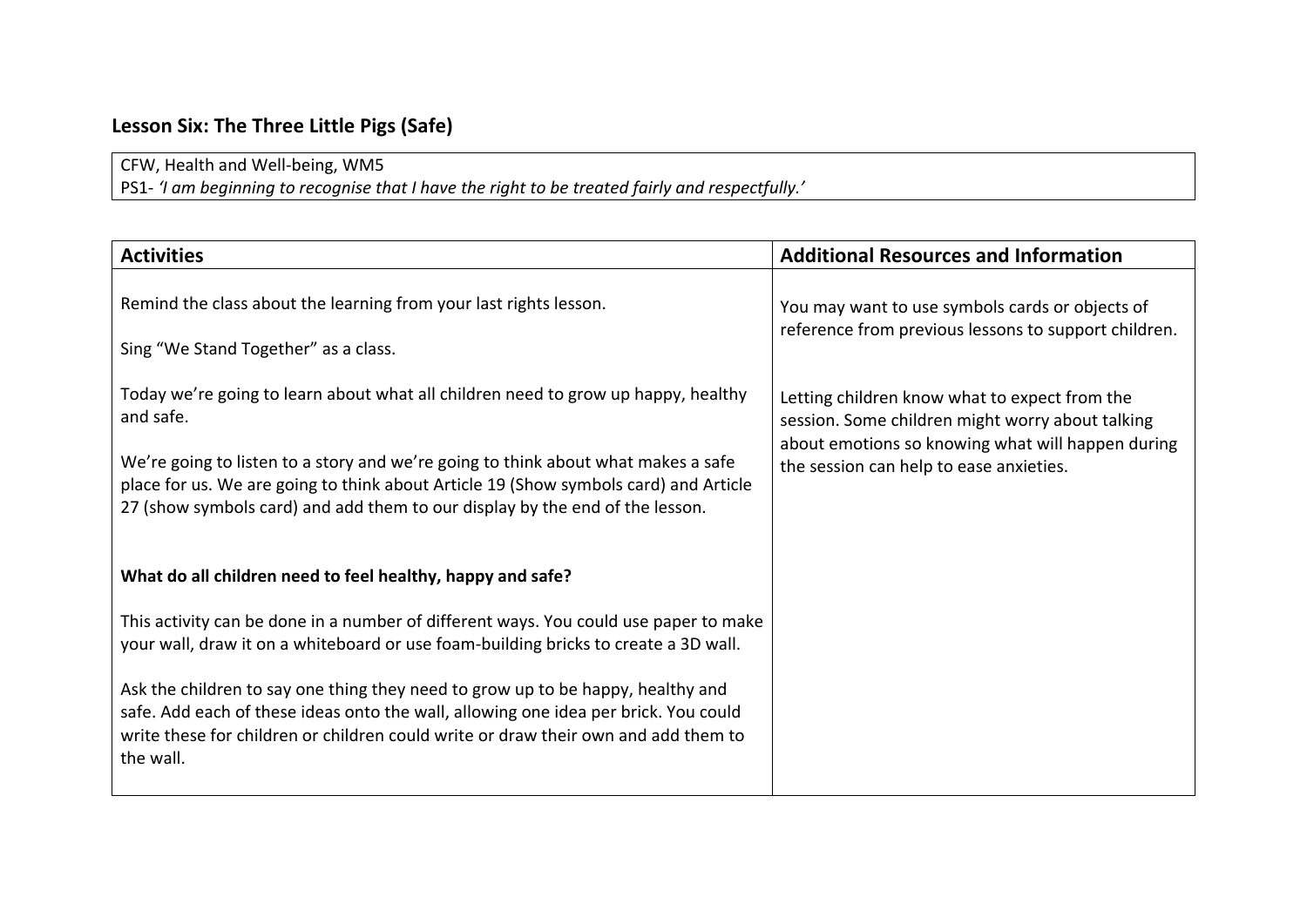| Explain to the children "you need lots of different things to make sure you grow up<br>to be happy, healthy and safe."                                                   |                                                                                                                                                           |
|--------------------------------------------------------------------------------------------------------------------------------------------------------------------------|-----------------------------------------------------------------------------------------------------------------------------------------------------------|
|                                                                                                                                                                          |                                                                                                                                                           |
| If using a 3D model you could ask the children what would happen if you took<br>certain bricks away (the wall would fall) to represent how indivisible children's rights |                                                                                                                                                           |
| are.                                                                                                                                                                     |                                                                                                                                                           |
| <b>DEVELOP</b>                                                                                                                                                           | It is suggested that you ask your class to sit in a circle<br>for this part of the lesson (you may like to take this<br>outside to an outdoor classroom). |
| Invite all children to make themselves comfortable to hear a story.                                                                                                      |                                                                                                                                                           |
| Tell the story of the Three Little Pigs. Encourage children to participate in the story<br>by leaving pauses for them to finish the sentence.                            |                                                                                                                                                           |
| Ask the question 'what did the Little Pigs need to feel safe?' Tell children that you<br>are going to work in small groups to build a house for the Three Little Pigs.   |                                                                                                                                                           |
| Invite children to create a den using material.                                                                                                                          |                                                                                                                                                           |
| Once they have created their den ask children to think about the things that would<br>help them to feel safe in the den.                                                 |                                                                                                                                                           |
| Invite each group to share the things they would need to feel safe in turn.                                                                                              |                                                                                                                                                           |
| Follow on activity:                                                                                                                                                      |                                                                                                                                                           |
| Use a house template and ask children to draw or write the things they need to stay<br>safe.                                                                             |                                                                                                                                                           |
|                                                                                                                                                                          |                                                                                                                                                           |
| <b>REFLECT</b>                                                                                                                                                           |                                                                                                                                                           |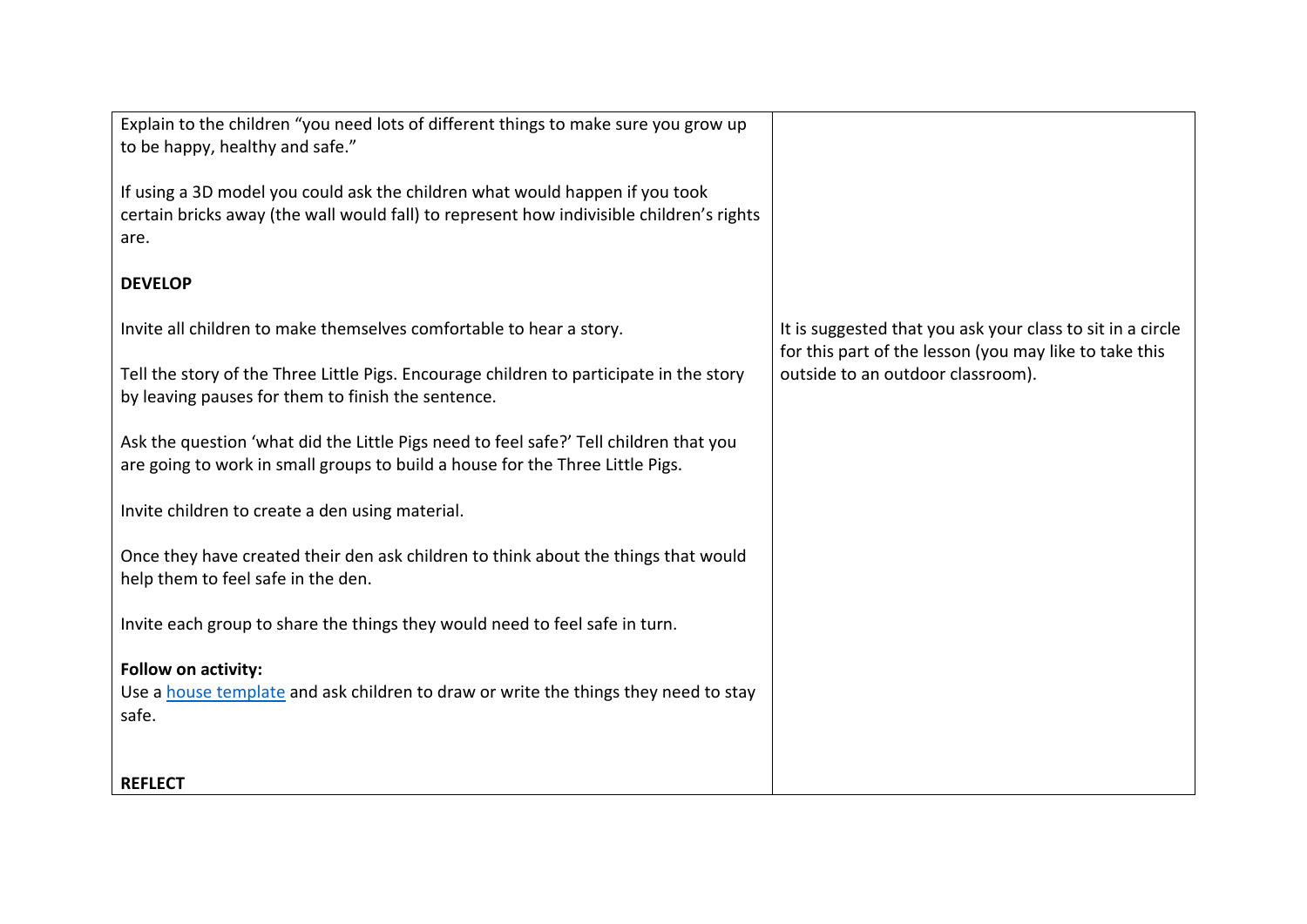| After children have shared their answers ask them to pack away their dens and re-<br>  join you in a circle.                                                                                                                                                                                             |  |
|----------------------------------------------------------------------------------------------------------------------------------------------------------------------------------------------------------------------------------------------------------------------------------------------------------|--|
| Finish the lesson by explaining, "Today we have been talking about children's rights.<br>Children's rights are the things you need to grow up Happy, Healthy and Safe. Today<br>we looked at the things you need to be safe (remind children who they can talk to if<br>they don't feel safe in school)" |  |
| Show the class the Article 19 and Article 27 symbols card and explain that you are<br>going to add this right to your Classroom display.                                                                                                                                                                 |  |
| <b>SONG</b><br>Sing "We Stand Together" to finish the lesson.                                                                                                                                                                                                                                            |  |
|                                                                                                                                                                                                                                                                                                          |  |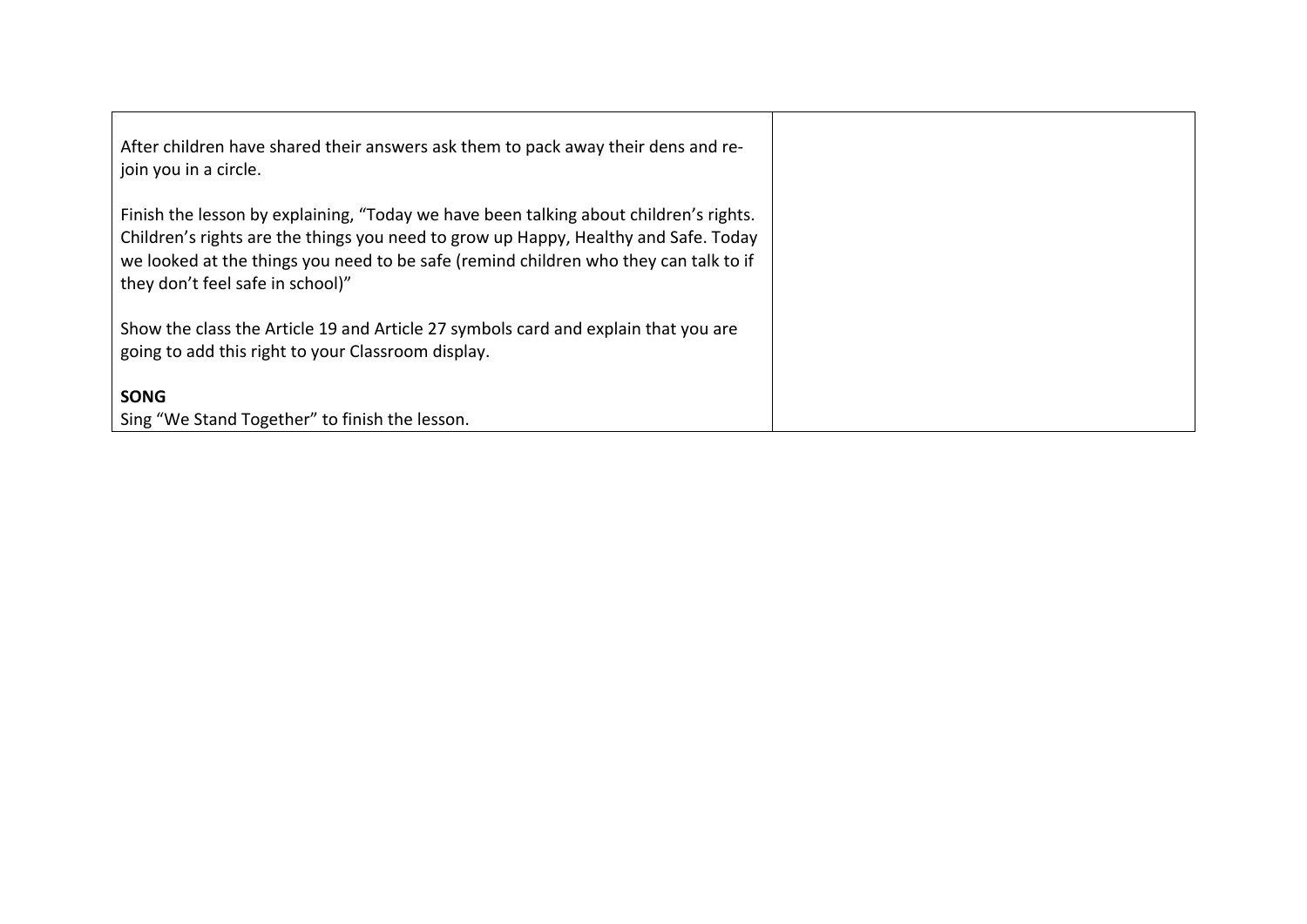# **Lesson Seven: People Who Help Us**

## CFW, Health and Well-being, WM5

PS1- *'I can identify who looks after me and who my family and friends are.'*

| <b>Activities</b>                                                                                                                                           | <b>Additional Resources and Information</b>                                                                |
|-------------------------------------------------------------------------------------------------------------------------------------------------------------|------------------------------------------------------------------------------------------------------------|
| <b>ASK</b>                                                                                                                                                  |                                                                                                            |
| Remind children about the learning from previous rights lessons. You may want to<br>ask questions to help children remember their lessons.                  | You may want to use the symbols cards from<br>previous lessons to remind children about their<br>learning. |
| Sing "We Stand Together" as a class.                                                                                                                        |                                                                                                            |
| Tell the children that you will be talking about being safe. Children have adults in<br>their lives who should make sure that children are kept safe.       |                                                                                                            |
| Ask children to think about a person who helps keep them safe, allow time for<br>children to share their answers and support their learning with questions. |                                                                                                            |
| <b>DEVELOP</b>                                                                                                                                              |                                                                                                            |
| Tell the children they will learn a bit more about being safe.                                                                                              |                                                                                                            |
| We need to think about these questions: -                                                                                                                   |                                                                                                            |
| Who keeps you safe? How do they keep you safe? / What do they do to keep you<br>safe?                                                                       |                                                                                                            |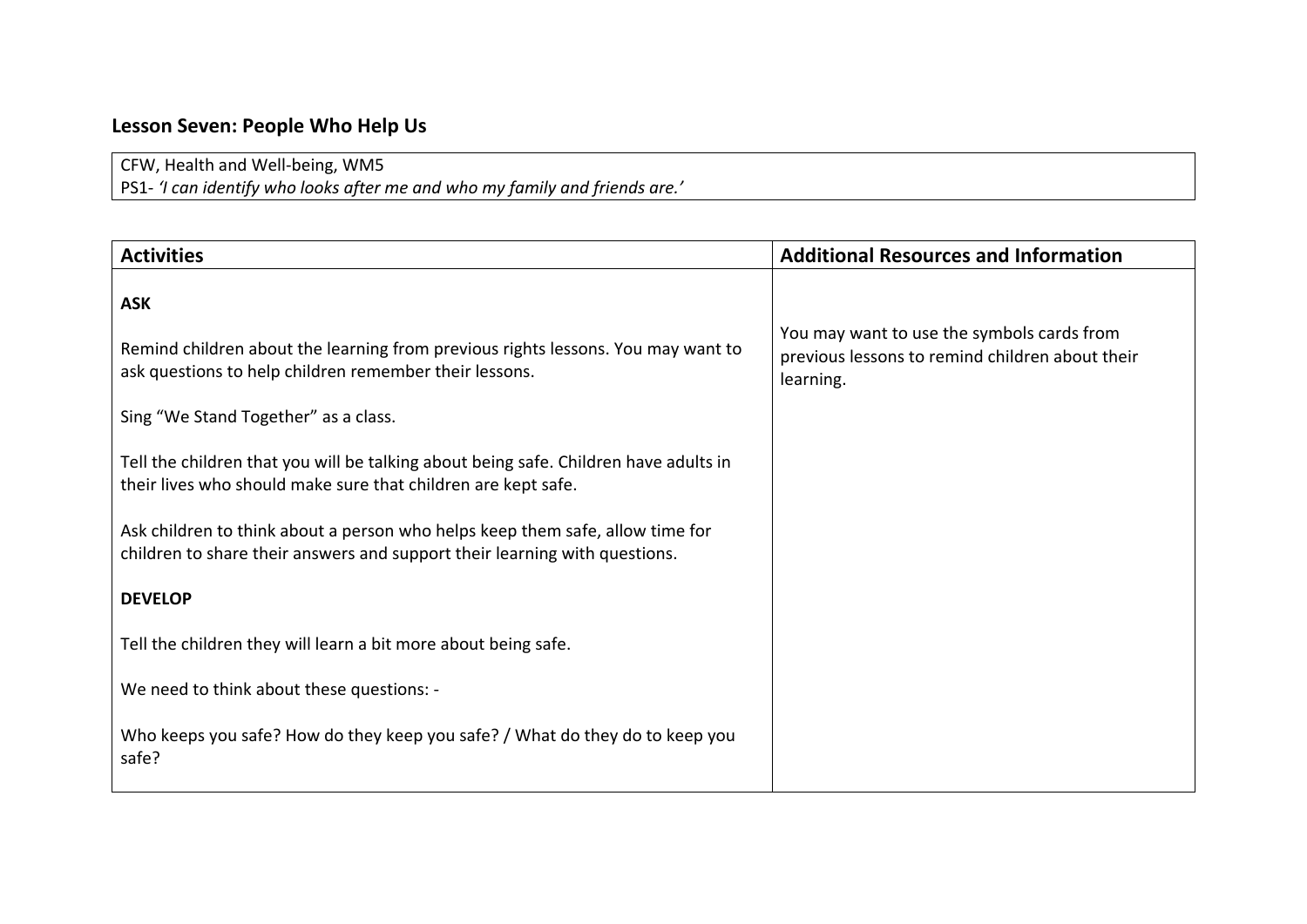This activity is best done in small groups.

First, ask children to create where they live. You could do this in many different ways e.g. Lego, drawing, making a cardboard city, using Google Maps. You may need to support children to do this, using the school as the centre point of the map. You could also take a walk around your local community to help children draw their map.

Once they've done this, prompt them to think about and point to who keeps them safe where they live, or ask them to role play different adults who keep them safe. Some examples could be parents/carers/family (home), police (police station), fire brigade (fire station), teachers (school), lollipop person (street), social worker (School).

You could also pre-prepare pictures of places/ people in their community and ask the following question Who keeps you safe there? How do they keep you safe?

#### **Follow on activity:**

Use a body outline template and ask children to draw a person who keeps them safe. Alternatively, you could create outfits for each character and ask children to cut and stick them to the body outline to create the different people in your community who keep children safe.

Ask pupils to write a sentence about the person they have drawn.

### **REFLECT**

Bring all of the children together again and ask them to share the things they've done in the lesson. Remind them that there are lots of adults around them who make sure they stay safe, and are there if they ever need help.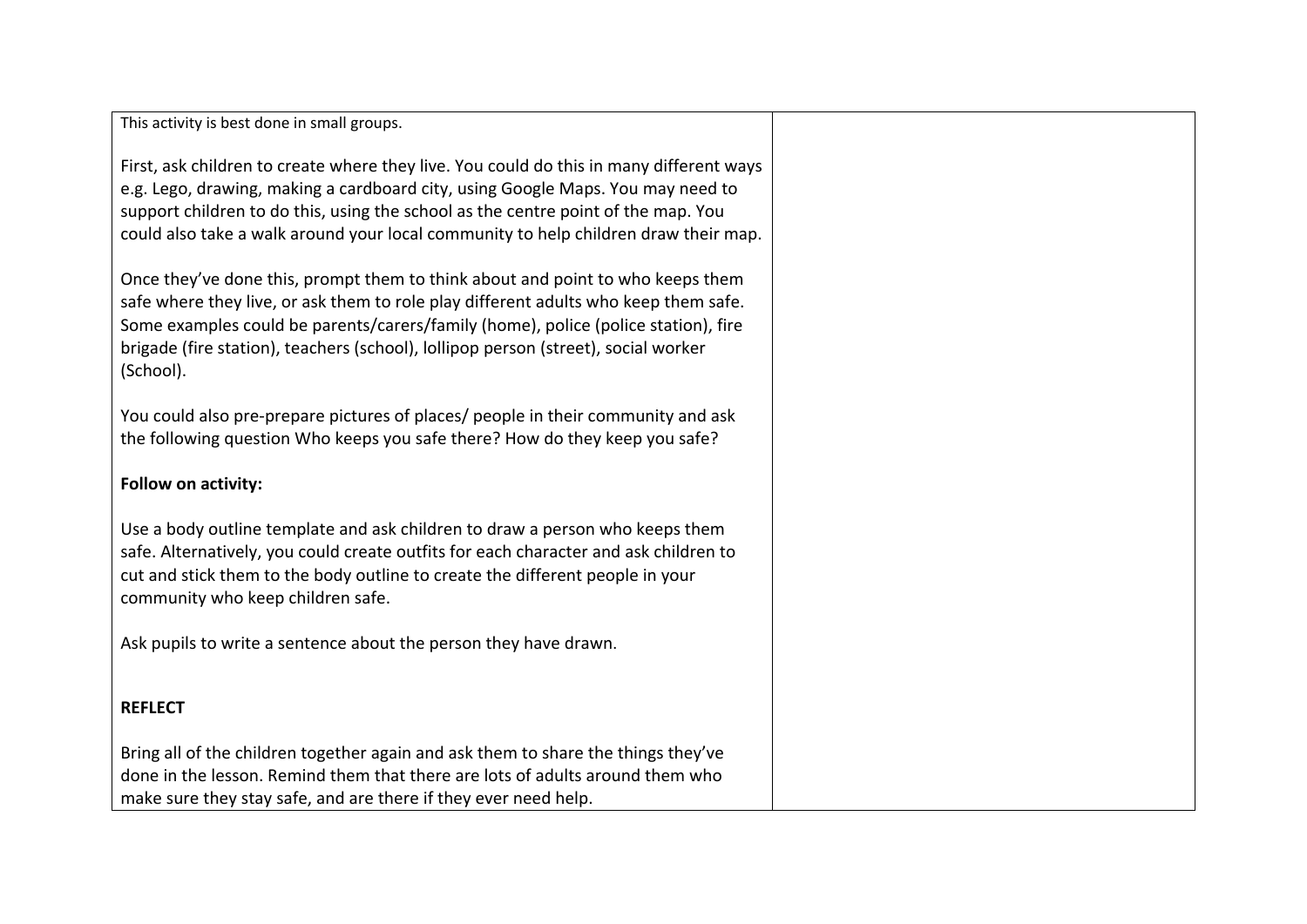| Remind children who they can talk to in school if they need help.                                                                                                                                                                                                               |  |
|---------------------------------------------------------------------------------------------------------------------------------------------------------------------------------------------------------------------------------------------------------------------------------|--|
| Finish the lesson by explaining, "All children have children's rights. Children's rights<br>are the things you need to grow up happy, healthy and safe. Today we have focused<br>people who help us stay safe."                                                                 |  |
| Show the class the Article 19 symbol card and explain how you have focussed on<br>that right during the lesson (thinking about the people who can help keep us safe).<br>Remind children that you are going to use the rights you learn about to create a<br>Classroom display. |  |
| Sing "We Stand Together" to end the lesson.                                                                                                                                                                                                                                     |  |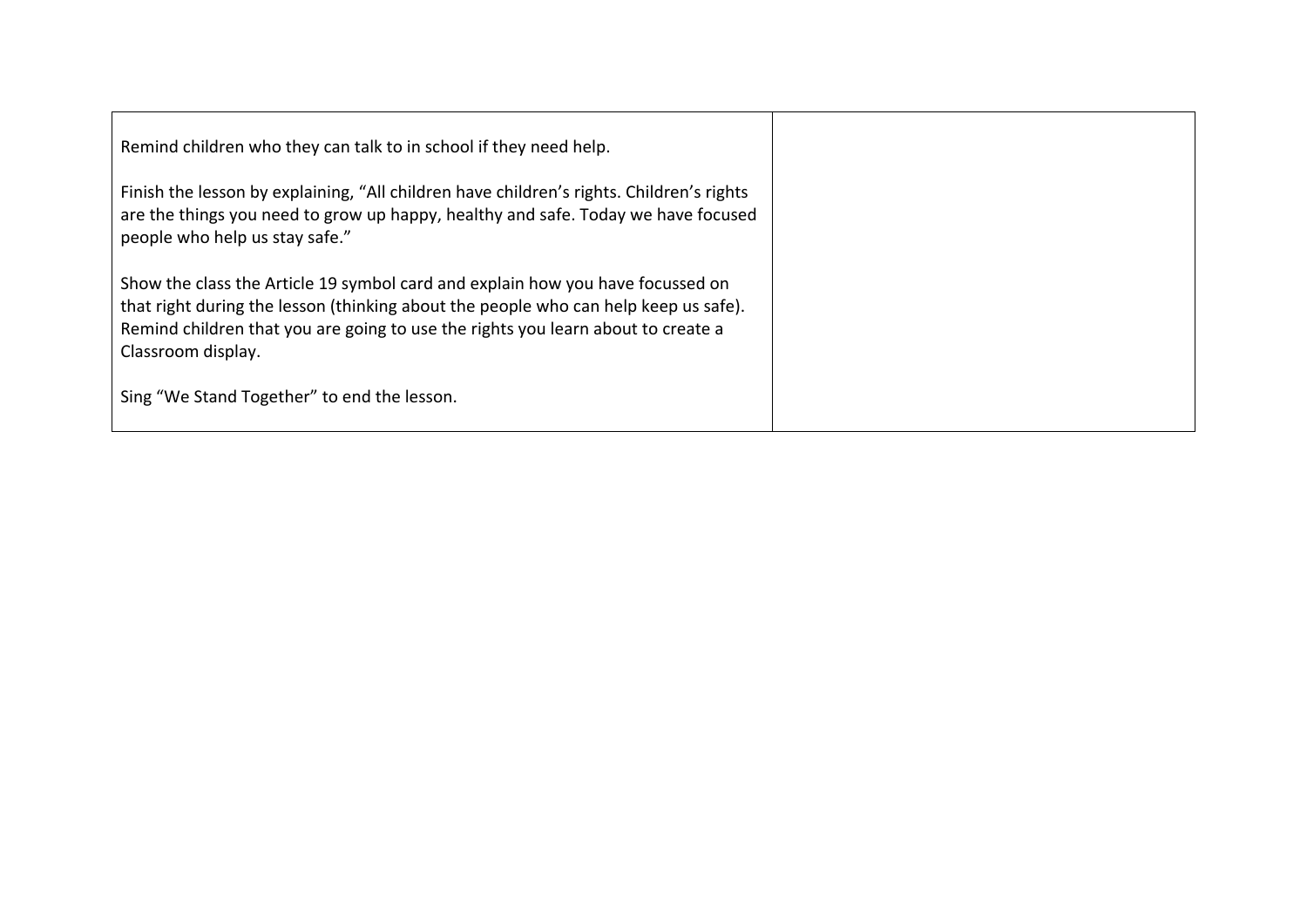# **Lesson eight: Article 29 (final lesson)**

CFW, Health and Well-being, WM2

PS1- *'I have an awareness of my perceptions and thoughts.'*

| <b>Activities</b>                                                                                                                                                                                                                                       | <b>Additional Resources and Information</b> |
|---------------------------------------------------------------------------------------------------------------------------------------------------------------------------------------------------------------------------------------------------------|---------------------------------------------|
| Sing "We Stand Together".                                                                                                                                                                                                                               |                                             |
| Remind children about the learning from your last rights lesson. Remind children that you<br>have been putting different children's rights on their classroom display and that today<br>they are going to add one more children's right to the display. |                                             |
| You may want to ask some prompting questions:<br>What do you need to grow up healthy?<br>Who can remember the game we played together?<br>Who keeps you safe?<br>What did you need in your dens to keep you safe?                                       |                                             |
| <b>DEVELOP</b>                                                                                                                                                                                                                                          |                                             |
| While children are sat in a circle, ask them to close their eyes to think about the question you are<br>going to ask them.                                                                                                                              |                                             |
| I want you to think about one thing that you are good at, and in a minute you are going to open<br>your eyes and we will all share one thing we are good at.                                                                                            |                                             |
| Ask children to share their answers, you may want to support some children while they think<br>about what they are good at, and help them by pointing out qualities or skills you recognise. You<br>may want to point out similarities and differences. |                                             |